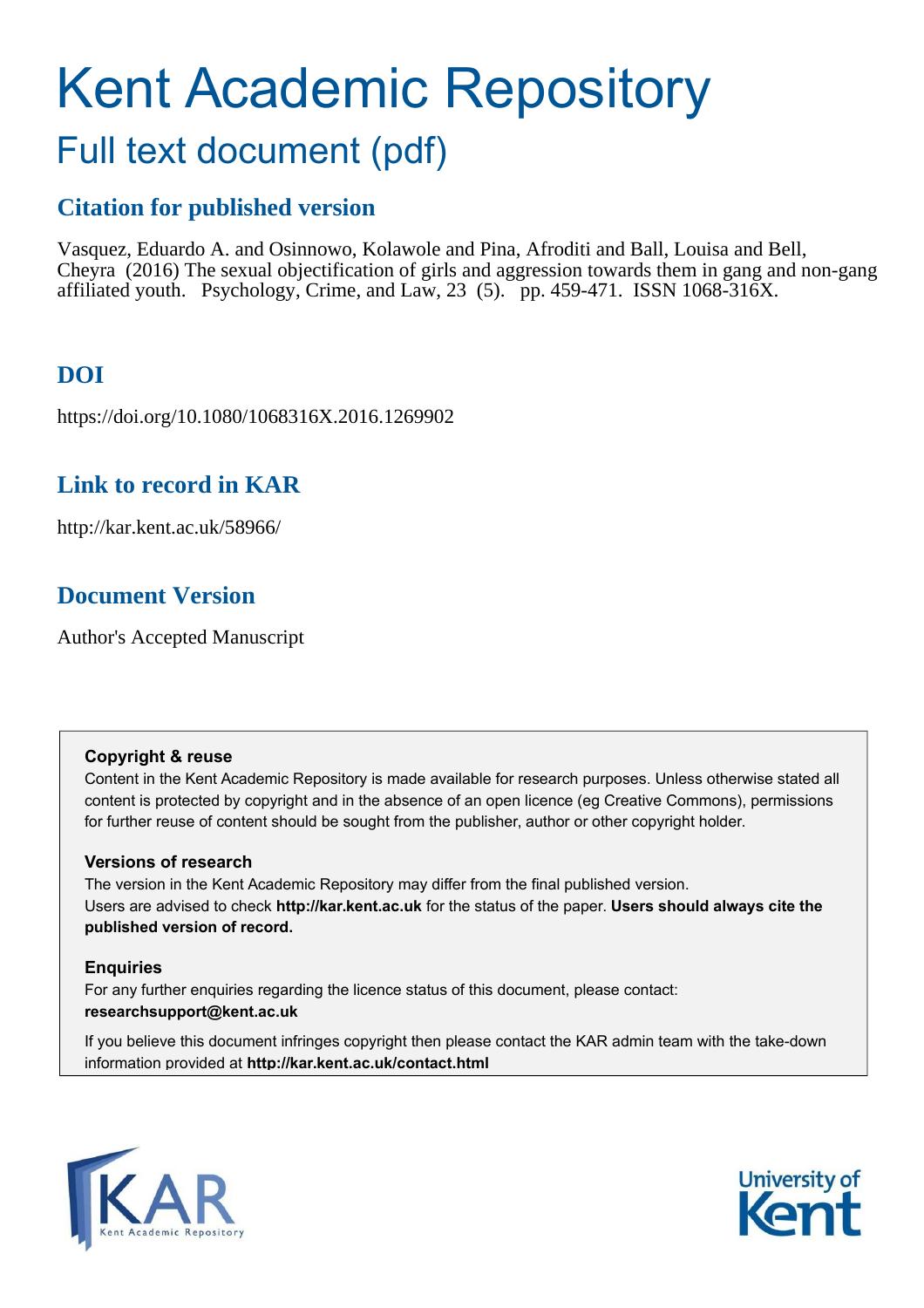## Running head: OBJECTIFICATION AND AGGRESSION IN YOUTH

The sexual objectification of girls and aggression towards them in gang and non-gang affiliated youth

> Eduardo A. Vasquez<sup>1</sup> Kolawole Osinnowo<sup>1</sup> Afroditi Pina<sup>1</sup> Louisa Ball<sup>2</sup> Cheyra Bell $1$

<sup>1</sup>University of Kent <sup>2</sup>University College London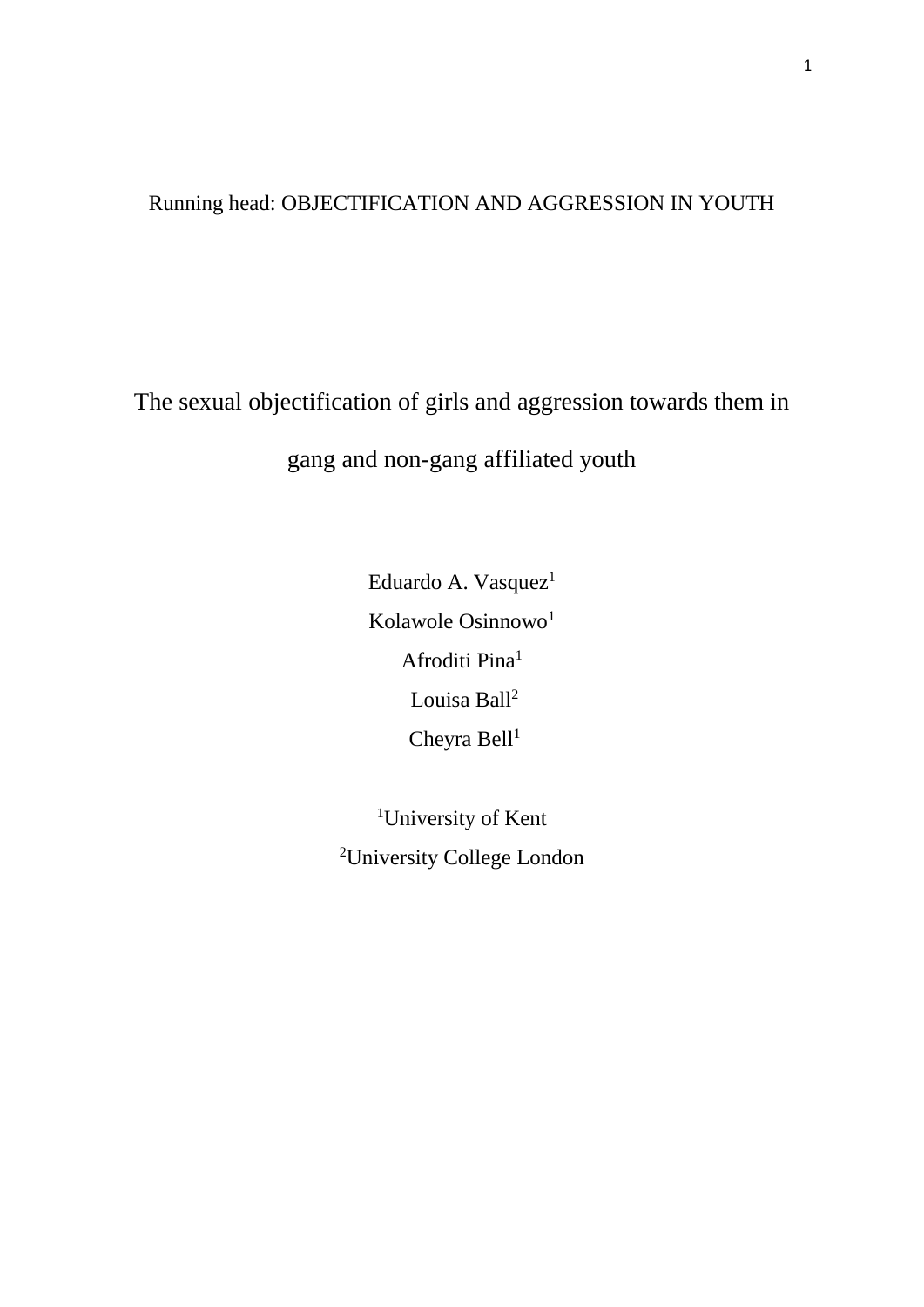#### Abstract

Sexual objectification is related to various negative attitudes and outcomes, including rape proclivity and reduced moral concern for the objectified, which suggests that objectification has implications for aggression. Our study examined the relationship between objectification and general aggressive behaviour in adolescents, including gang-affiliated youth. We hypothesized that 1) objectification would correlate with aggression towards girls, 2) gang affiliation would correlate with objectification and aggression towards girls, and 3) objectification and gang affiliation would interact such that strongly affiliated participants who objectified girls would be most aggressive towards them. We also hypothesized that sexual objectification would be a significant predictor of aggression above and beyond other factors, such as trait aggression. As predicted, objectification correlated with aggression towards girls and with gang affiliation, which also correlated with aggression. In addition, objectification predicted aggression towards girls, after controlling for other relevant factors. Further, we found an objectification x gang affiliation interaction, which differed from our original predictions. Among participants low in gang affiliation, objectification of girls predicted levels of aggression towards them. Among those high in gang affiliation, however, objectification did not predict aggression. We discussed the implications of our findings for general aggression.

Keywords: Sexual objectification; aggression; gang affiliation; juvenile aggression; sexual objectification in adolescents.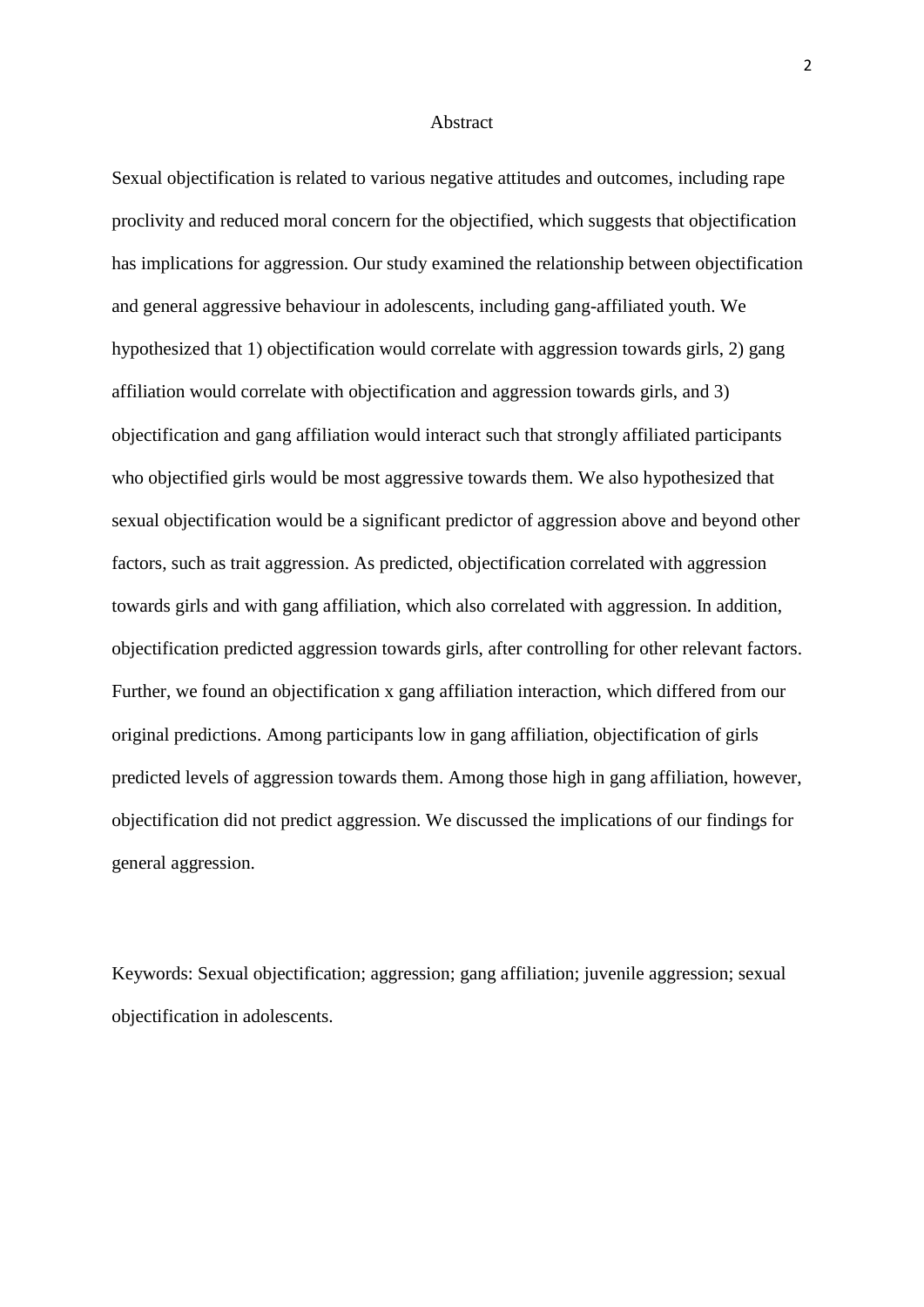## The Sexual Objectification of Girls and Aggression Towards Them in Gang and Non-Gang Affiliated Youth

Sexual objectification refers to the perception of an individual as being primarily for the purpose of fulfilling sexual desires, with their body being their main attribute (see Fredrickson and Roberts, 1997). When a woman is sexually objectified, the observer focuses on sexualized body parts (Bernard, Gervais, Allen, Campomizzi & Klein 2012), and other non-physical attributes (e.g., cognitive/mental capacity, personality traits) are not fully recognized or acknowledged, leading her to be perceived as less than a complete person (Nussbaum, 1995). The process of sexual objectification has significant implications for facilitating aggression towards the objectified (e.g., a person perceived as something useful primarily for physical gratification, being a tool for one's own purposes); yet, no research has assessed the direct link between sexual objectification and general aggression, particularly in youth. Thus, the purpose of this study was to examine the relationship between sexual objectification of girls and aggression towards them in a juvenile population. In addition, the study aimed to examine this relationship in gang-affiliated youth and compare them to nonaffiliated juveniles because the former are likely to be at higher risk for objectifying girls. We decided to study the relevant factors in this young population because we were interested in assessing whether the link between objectification and aggression would already be manifested at this relatively early age (12-16 years), and because gang-affiliation tends to be more likely in this age group. In the next sections, we discuss why objectification was expected to be related to aggression.

Having a sexual interest in another person is, of course, a normal aspect of being human and can have a variety of positive outcomes, such as successful relationships, companionship, and reproduction. The perception of individuals as mere objects for sexual gratification, however, is related to a variety of detrimental outcomes that may influence the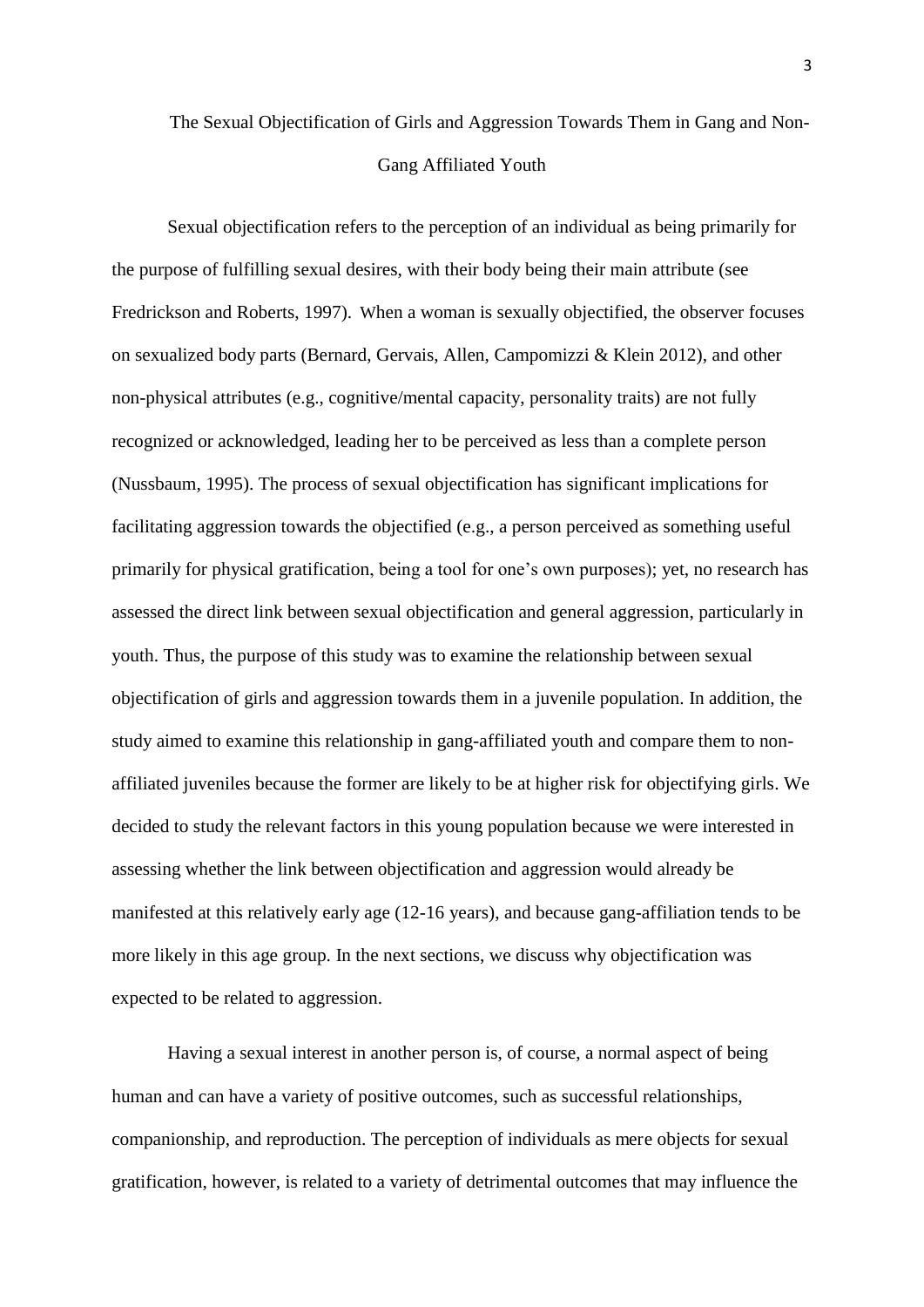expression of aggression and violence towards them. In the next sections, we discuss why sexual objectification is an important and impactful factor among adolescents, and subsequently, why it may be implicated in more general types of aggression and violence, besides sexual aggression.

#### **Objectification in youth**

Adolescence is clearly an important period for the development of human sexuality. At this stage, the human body experiences a variety of processes involved in reproductive maturity, which leads to a number of physical and social changes related to sexual issues, including being attracted to and attracting others. Thus, adolescents come to develop a sense of themselves and others as sexual beings (Collins & Sroufe, 1999). Sexual objectification can play a significant role in the development of attitudes towards and perceptions of the self and others among youth and has powerful implications for interpersonal and inter-gender relations and behaviour (for a review, see Zurbriggen et al., 2007). This is because adolescents are regularly exposed to significant levels of objectifying messages and images from a range of sources that include television (Grauerholz & King, 1997; Ward 1995), music videos (Arnett, 2002; Ward & Rivadeneyra, 2002), sports (Schultz, 2005), and relationships (Brown, 2003). Essentially, these objectifying messages suggest, either explicitly and/or implicitly, that the main characteristic of females to focus on should be the body rather than non-physical attributes, such as personality or skills. In addition, sexual objectification may be particularly impactful among adolescent because they typically lack the cognitive development, experience, and maturity to understand and act on healthy aspects of sexuality and counteract the effects of objectifying messages. As a result, girls (and women) may be perceived as not fully possessing human characteristics related to moral rights, mental capabilities, and personality.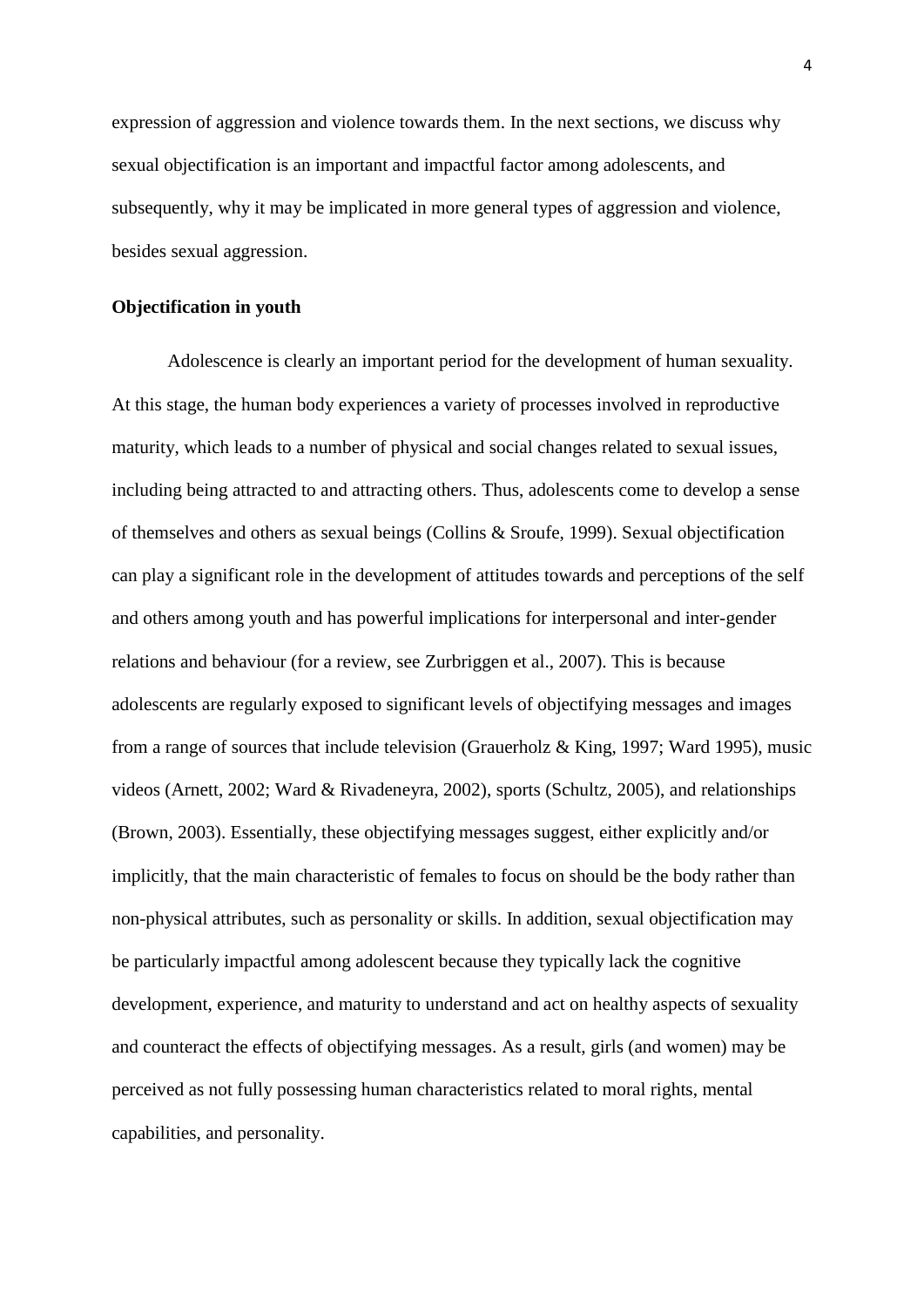The emphasis on the sexuality and physical attributes of girls, which research shows is widespread (Zurbriggen et al., 2007), can lead to a number of detrimental outcomes for them, including treating themselves as sexual objects (see Fredrickson & Roberts, 1997), experiencing sexual harassment (Lindberg, Grabe, & Hyde, 2007), sexual exploitation (Estes & Weiner, 2001), and being depicted in negative sexual manners (e.g., being called promiscuous) as a form of retaliation (Brown, 2003). Thus, sexual objectification of girls is related to negative attitudes and behaviour towards them, including sexual aggression. In the next sections, we discuss the link between objectification and hostile and sexually aggressive tendencies towards the objectified, primarily in adult participants and targets, and why this link suggests sexual objectification likely impacts more general types of aggression.

#### **Objectification and anti-social tendencies**

Sexually objectifying others is related to a range of detrimental outcomes. One set of relevant outcomes, for instance, is that among adult, objectified females are perceived as being less competent, lacking fully functioning minds and mental capabilities, as well as being less fully human (Heflick & Goldenberg 2009; Helfick, Goldenberg, Cooper & Puvia, 2011; Loughnan, et al., 2010; Nussbaum, 1999). In other words, the objectification of individuals dehumanizes them. This, in turn, reduces concern about their moral rights (Loughnan et al., 2010; Loughnan, Pina, Vasquez, & Puvia, 2013). The dehumanizing effect of objectification can be expected to reduce the inhibition to aggress because the objectified would be seen as underserving of moral concern. In addition, it has been shown that people tend to feel comfortable with aggressing and are more willing to aggress against individuals and groups they dehumanize (see Haslam, 2006; Waytz, Gray, Epley, & Wegner, 2010). This fits with important theories of aggression. The General Aggression Model (GAM; Anderson & Bushman, 2002), for instance, proposes that, in a social context with the potential for developing into an aggressive confrontation, aggression is the result of the interaction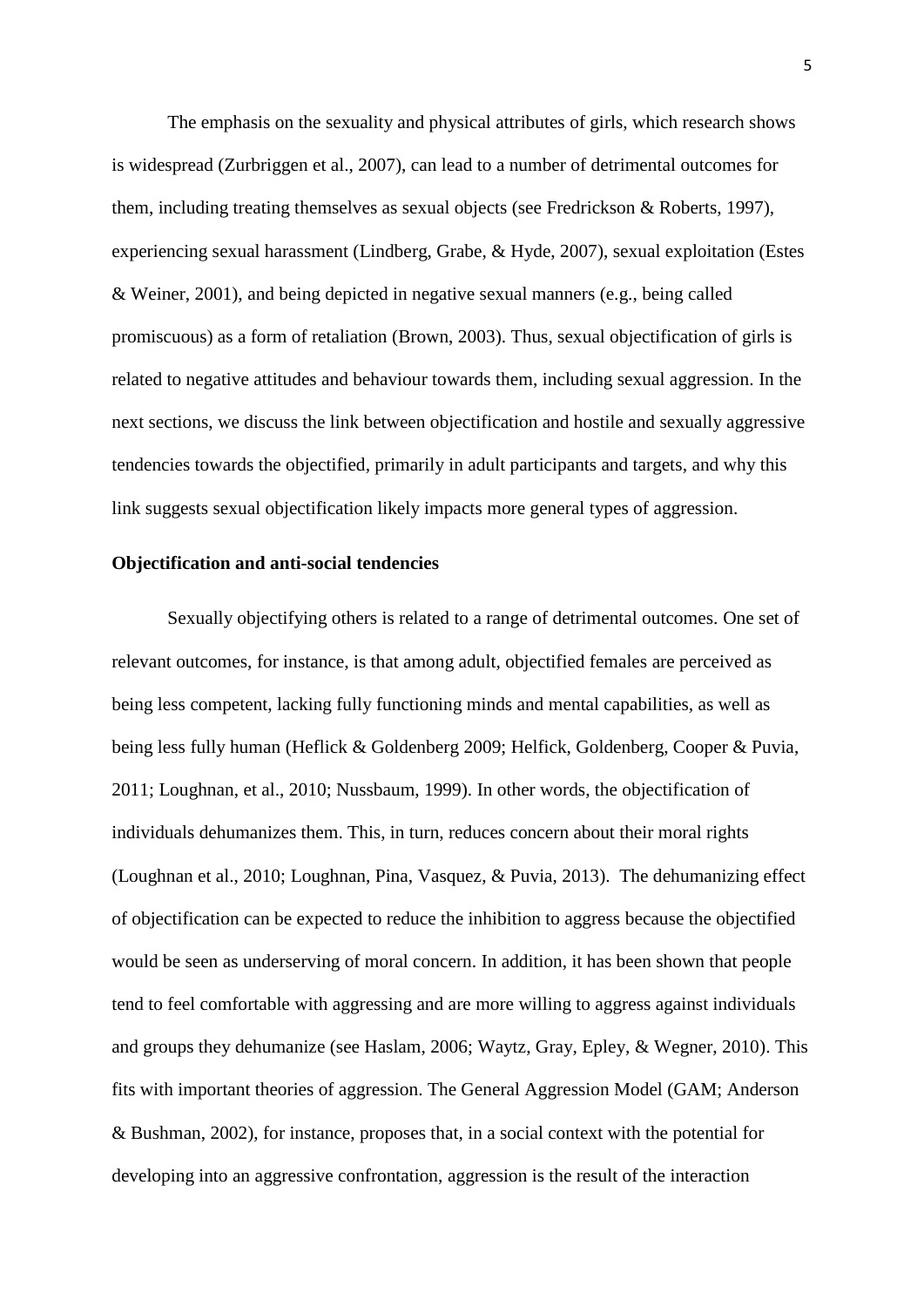between personal characteristics (e.g., an involved person has a short temper) and situational factors (e.g., an involved person is insulting the other). The dehumanising effect of objectifying a potential target of aggression is a situational factor that serves to reduce the inhibition against aggressing, particularly if the aggressor is highly motivated to act aggressively. As we argue in the next sections, objectification may also be a situational factor that primes or activates aggressive impulse by inducing the perception that an objectified individual is a threat or should be disliked. Thus, objectification may promote a hostile attitude that facilitates aggression.

A tendency to objectify women is also related to attitudes and behavioural tendencies linked to sexual aggression. Among males, objectification is positively related to hostile sexism, likelihood to sexually harass, and rape proclivity (Cikara, Eberhardt, & Fiske, 2011; Rudman & Mescher, 2012), which, strongly suggests possession of hostile attitudes towards women. Rudman & Mescher (2012), for instance, found that men who associate women more with animalistic than human terms, and men who associate women with tools and objects, both of which are related to objectification, expressed greater willingness to sexually harass or assault women. Although the outcome variable did not involve actual aggression (or sexually aggressive behaviour), the study suggests that objectification may increase the risk of engaging in more general types of aggressive behaviour, including violence, because it is linked to negative attitudes that promote hostility and aggressive tendencies. Other research has found a link between engaging in sexual objectification by evaluating other people's bodies and self-reported sexual violence (Gervais, DiLillo, & McChargue, 2014). In addition, sexual objectification can augment the perception of a sexually objectified rape victim as being responsible for being sexually attacked (Loughnan et al., 2013). Furthermore, sexual objectification can be used to create a type of stigma on a person in order to devalue them (Brown, 2003). Thus, objectification may be related not just to sexual aggression, but also to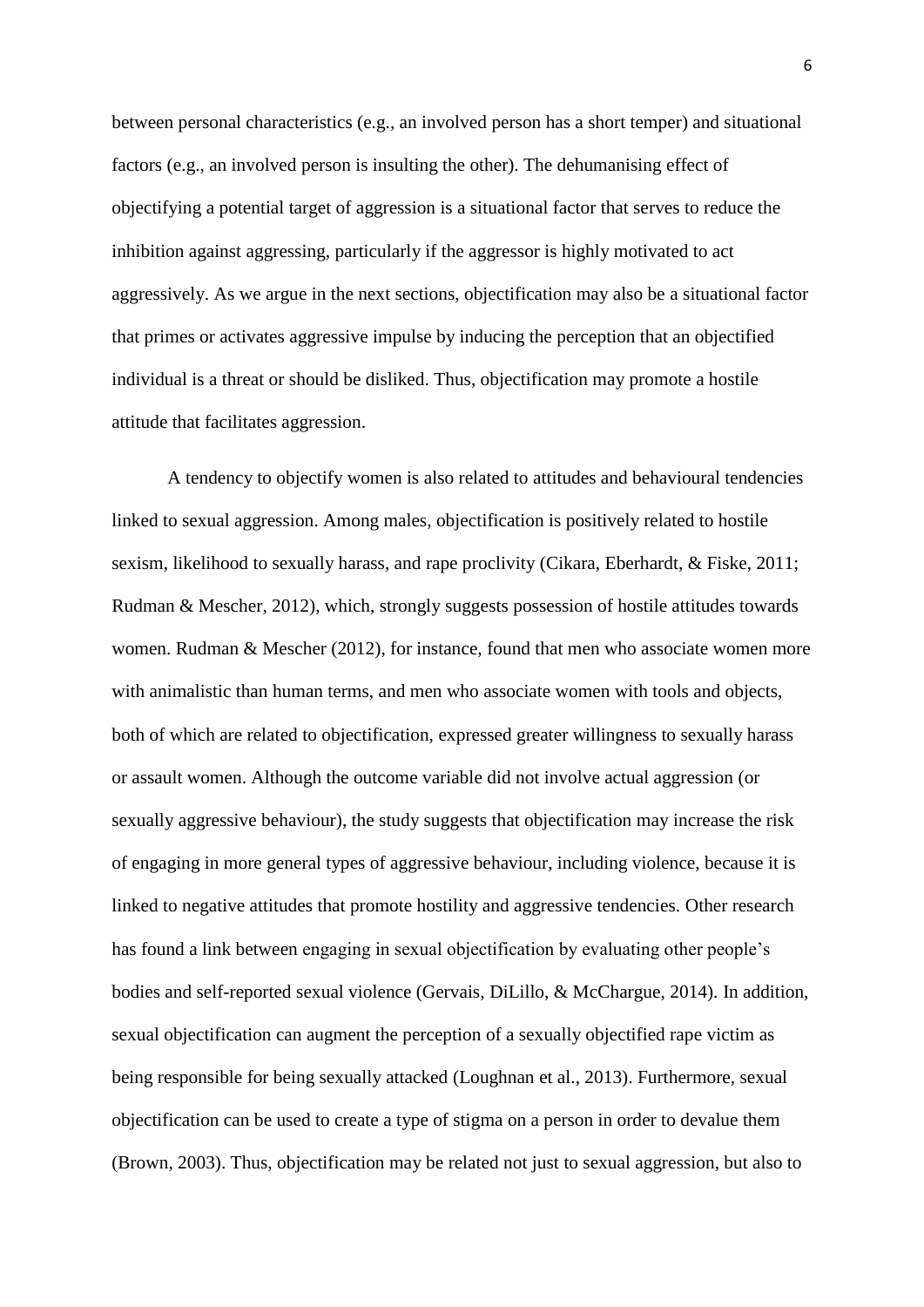general aggression and violence towards objectified individuals because it promotes hostility and decreased moral concern for them, which motivate aggressive tendencies and reduce inhibitions against aggressing, respectively. We point out, however, that some research suggests that the link between focusing on a person's body, which is generally expected to objectify them, and aggression towards them is more complex that many realise, such that a body focus may lead to more concern for a person's body and to less aggression (Gray, Knobe, Sheskin, Bloom, & Barrett, 2011). Gray et al. (2011), for instance, found that focusing on a male confederate's body decreased the perception that he possessed moral responsibility/agency (less capable of engaging in morality), but increased the perception that he could experience more emotions and harm. In addition, focusing on the confederate's body, as opposed to his mind, led to participants administering fewer ostensible electric shocks. Despite the suggestion that a body focus may actually reduce the levels of painful stimuli targeted at individuals, we nevertheless maintained the expectation that sexual objectification would be linked to aggression, given our previous discussion of some of the research findings on the relationship between objectification and hostility and sexual aggression.

It is important to point out, however, that objectification is not expected to be linked to aggression in males alone. Due to the cultural milieu of westernized societies, people are often objectified and viewed as commodities, and mainstream media (e.g. television, magazines, music videos) often depict images of women that are sexually objectifying or eroticizing sexual violence (Calogero, Tantleff-Dunn & Thompson, 2011). As a result, women also objectify other women and have negative attitudes and perceptions towards those they objectify (Heflick and Goldenberg, 2009). These negative attitudes include hostility, which can be expected to facilitate or motivate aggression. As a result, objectifying another person may create a stigma or a perception of threat that primes others to act aggressively.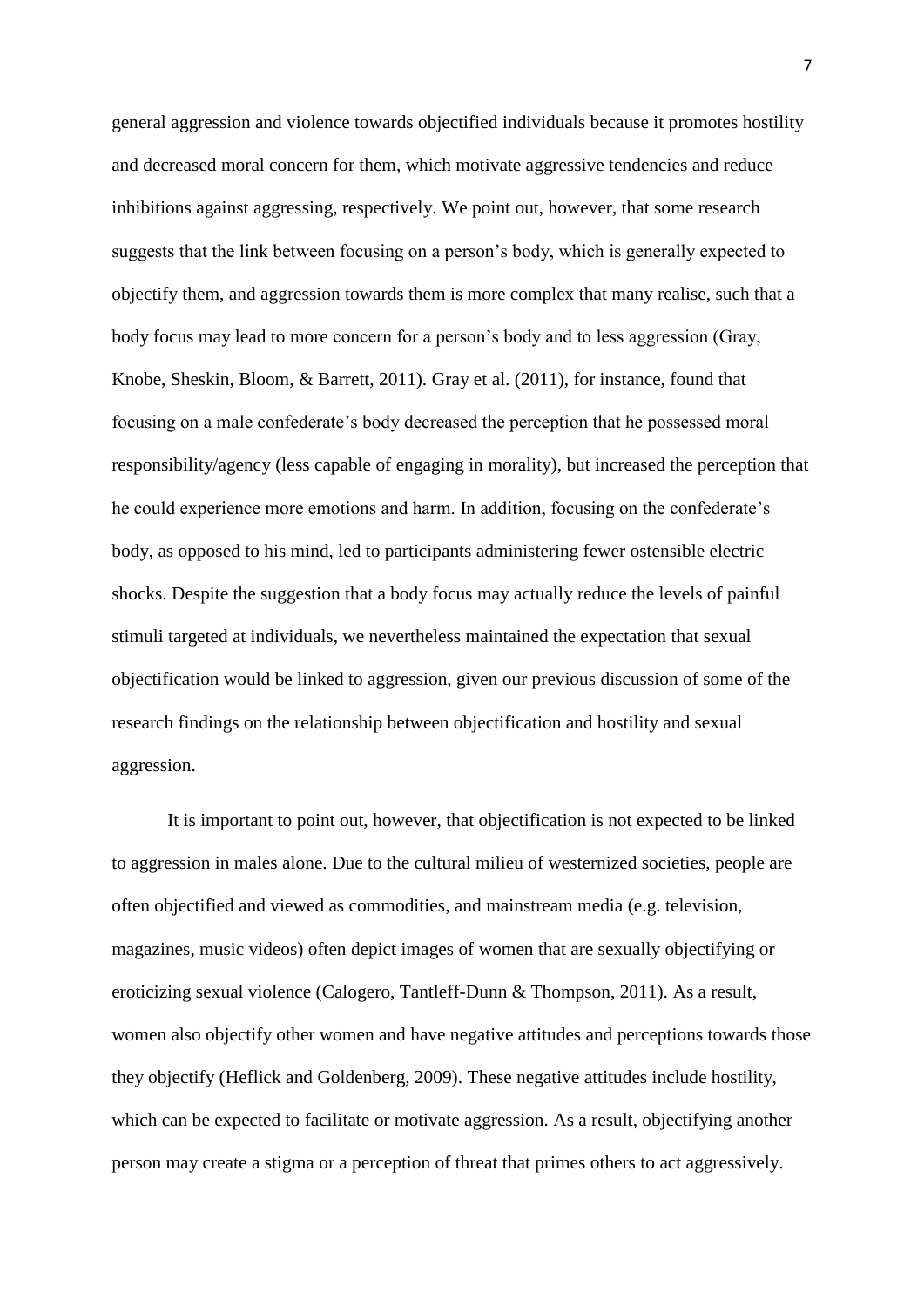Thus, we expected objectification to be correlated with aggression for both male and female participants. It is important to point out that the psychological processes that relate objectification and aggression may be different for males and females. However, for the purposes of our exploratory study, we propose that objectification will still be directly related to aggression towards objectified females for both male and female participants.

In short, the process of objectifying others has implications for aggression because, through its mechanisms of reducing a person to an object that can be manipulated and controlled (Calogero et al., 2011), it is likely to justify and disinhibit aggressive behaviour targeted at the objectified. Thus, we predicted that in a teenage sample, objectification of females would predict aggression towards them. In the next section, we discuss why we expected gang affiliation to be a significant predictor of sexual objectification and expected their interaction to predict aggression towards girls in a juvenile sample.

#### **Gang affiliation and objectification**

Gang members and youth who are strongly affiliated with them are likely to find themselves in social contexts that facilitate, and even demand, the objectification of girls and women. Fleisher and Krienert (2004), for instance, found that female gang members were often expected to engage in sexual acts with male gang members. Failure to comply could lead to violence as punishment. Miller and Decker (2001) also found that female gang members are at a higher risk than non-gang members of becoming victims of sexual exploitation and aggression, as well as physical violence. Other researchers (e.g., Totten, 2000) have found that male gang members often believe that girls are only good for domestic work and sex. Indeed, some researchers theorize that male gang members often join gangs because they believe that it will help them obtain more sexual partners (Palmer & Tilley, 1995). This expectation that gang membership helps to obtain sexual gratification is likely to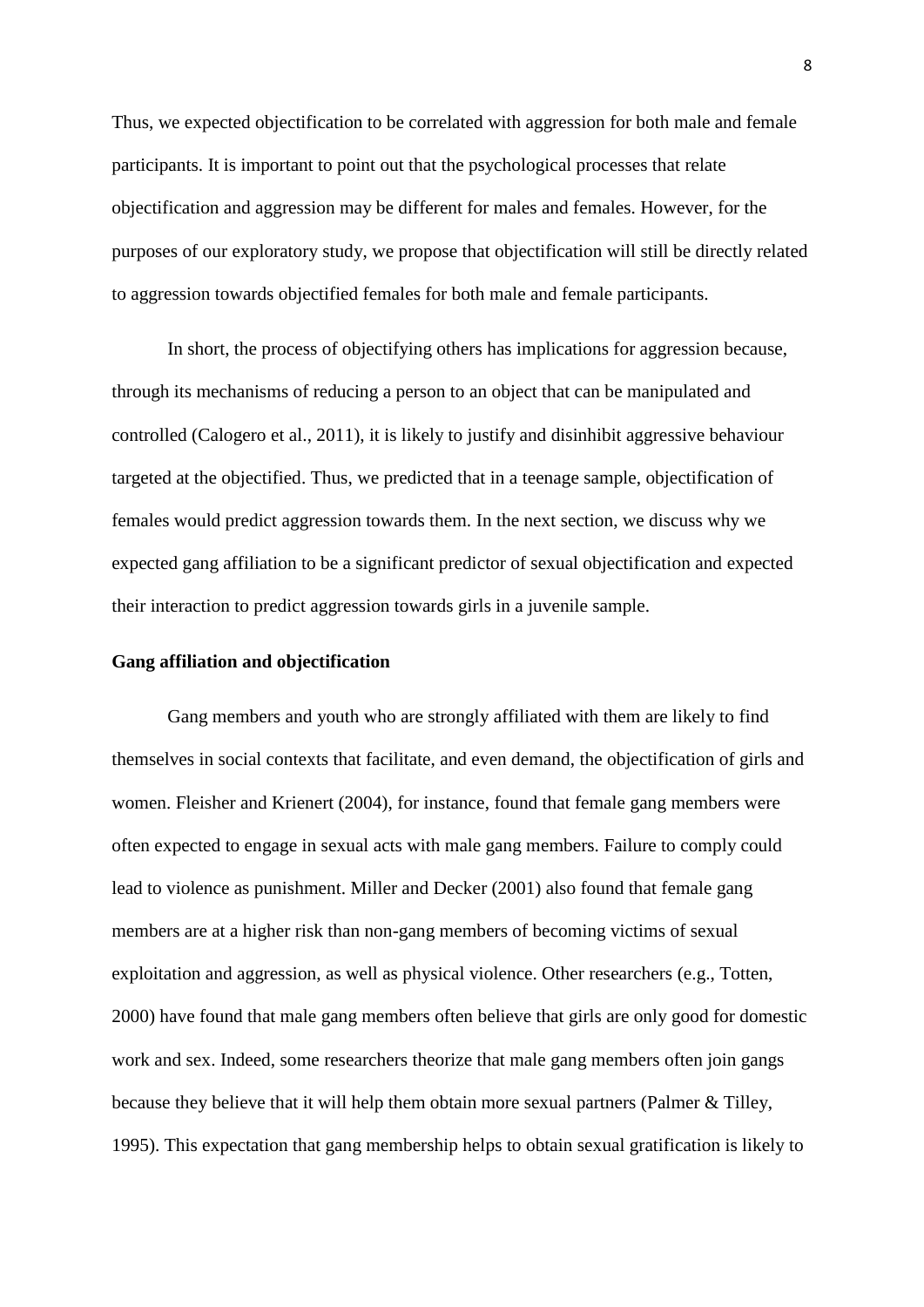induce and facilitate the perception that girls and women function primarily for providing physical pleasure, which can influence behaviour towards girls and women. A qualitative study in the UK with gang-affiliated youth (Beckett et al., 2013), for instance, found that girls were both harmed and blamed by young men and other young women for their sexual victimisation. Young people in their sample reported that sexual violence was normal and expected in gang contexts and as a 16 year old male put it: "boys are predators, girls are prey, innit?" (Beckett et al., 2013, p.1). As a result, we expected a correlation between gang affiliation and objectification of girls. We also expected gang affiliation and objectification to interact, such that high levels of both gang affiliation and objectification would be the most predictive of aggression towards girls among participants.

Thus, to summarize, we developed three main hypotheses. First, we predicted that sexual objectification would be correlated with aggression towards girls. Second, we predicted that gang affiliation would be correlated with objectification, and that affiliation and objectification would interact to predict aggression. Third, we predicted that objectification would remain a significant predictor of aggression towards girls, after controlling for other factors, such as trait aggression, gender, and gang affiliation.

#### **Method**

#### Participants

The sample consisted of 273 participants (142 males, 125 females, 6 missing gender information) from a secondary school in London. Their ages ranged from 12 to 16 years ( $M =$ 13.20,  $SD = 1.41$ ). The school is located in an area experiencing problems with gangs and delinquency.

#### Measures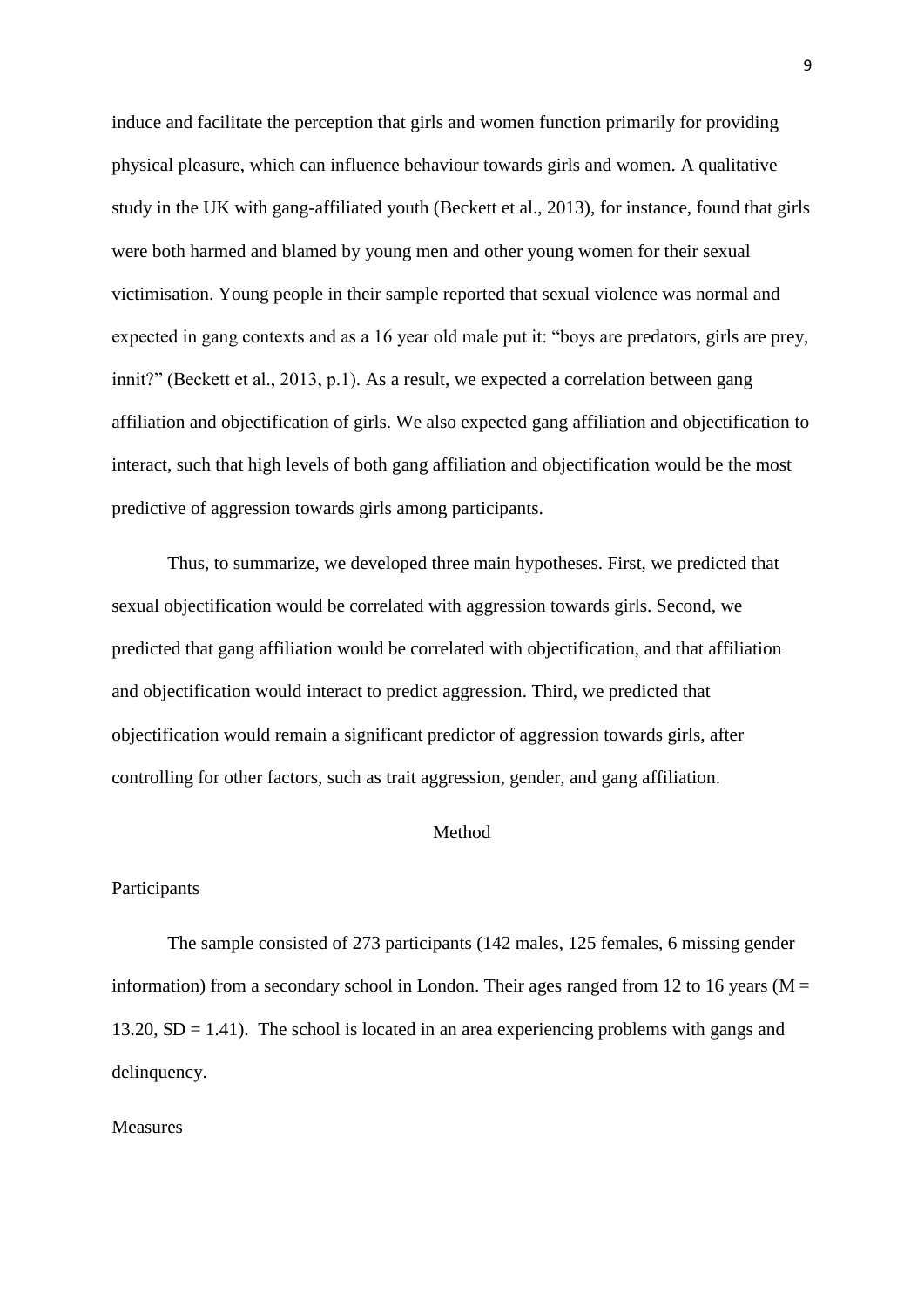Aggression. Aggression towards girls was assessed by asking participants to rate their agreement with the following two statements, using a 5-point scale that ranged from 1 (strongly disagree) to 5 (Strongly agree): "I act aggressive towards girls in general" and "I have acted aggressively towards a girl before."

Sexual objectification. Our measure of sexual objectification consisted of the following three items: "Girls are only good for their body;" "It's ok to treat girls as objects;" "Girls are only used for pleasure." The items capture theorised aspects of sexual objectification related to the perception of girls as objects and sources of sexual stimulation (see Cikara et al. 2010). Participants were asked to rate the extent to which they agreed with those three statements using a 5-point scale that ranged from 1 (strongly disagree) to 5 (strongly agree).

Gang affiliation. Our measure of gang affiliation was used to assess the degree to which participants were involved in gangs and/or involved with gang members. The measure consisted of the following three items: "I have friends that are members of a gang"; "I spend time with people who belong in a gang"; "I consider myself as belonging to a gang." Participants indicated their agreement with those statements using a 5-point scale ranging from 1 (disagree) to 5 (agree). This measure has been successfully employed in previous research (see Vasquez, Osman, & Wood, 2012).

 Trait aggression. We employed the Physical Aggression sub-scale of the Aggression Questionnaire (Buss & Perry, 1992) to assess the tendency to act aggressively as a control factor. The sub-scale included items, such as "If somebody hits me I hit back". All items were rated on a 7-point scale ranging from 1 (Extremely unlike me) to 7 (Extremely like me).

#### Procedure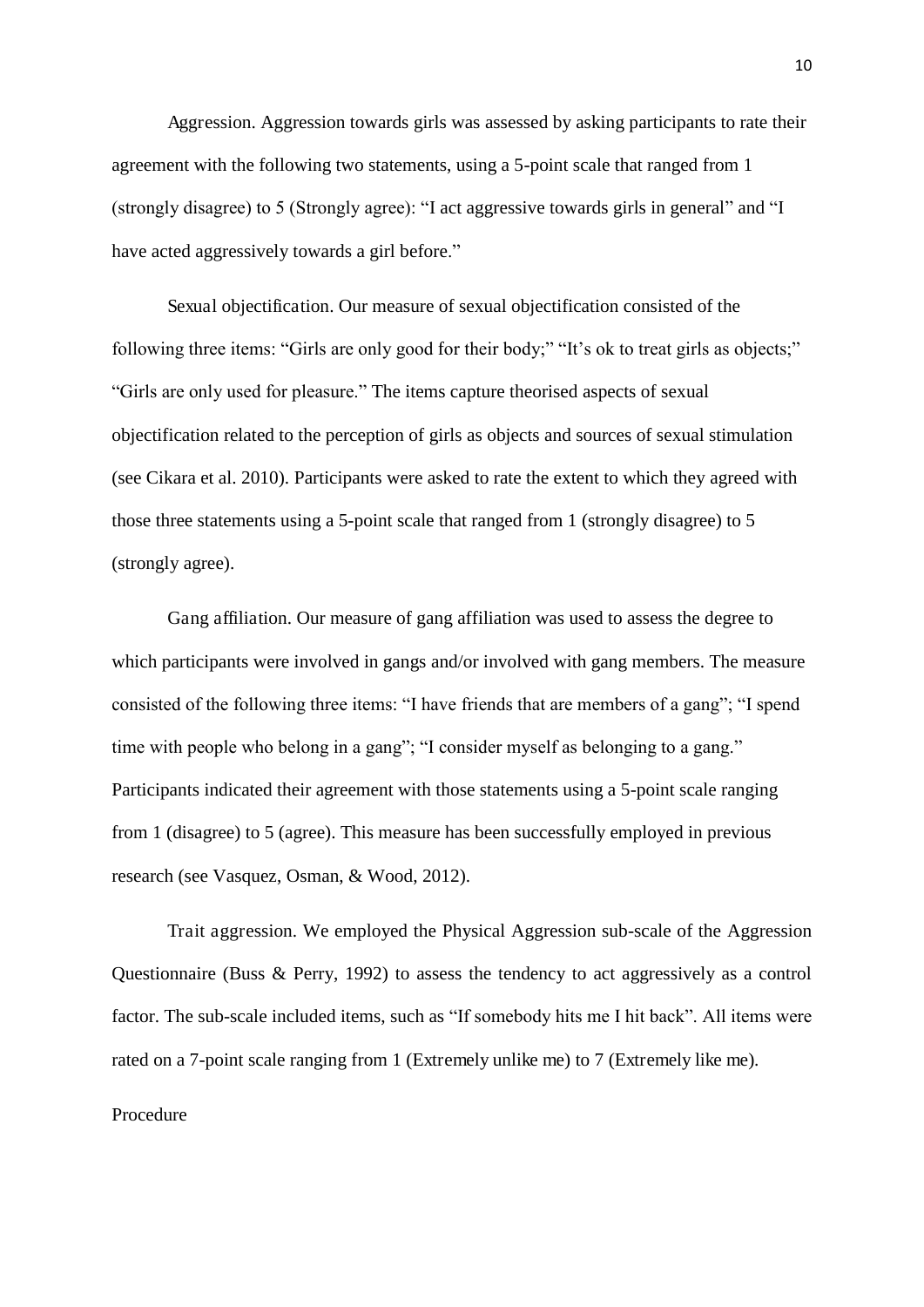Participants were treated in accordance with the BPS Code of Conduct, Ethical Principles and Guidelines. The authors obtained ethical approval from their University Research Ethics Board prior to conducting the study. Two weeks prior to data collection, a letter describing the study to parents and asking for their consent was sent by the authors. The study was conducted with the consent of participants' parents and permission from the Head teacher as the gatekeeper.

The study took place in an assembly hall in which each student had their own desk to ensure they completed the questionnaires individually. Before conducting the study, one of the researchers read aloud an information sheet to ensure that participants were aware of the aims of the study, that their participation was voluntary and confidential, and that they had the right to withdraw from the study at any time without any penalty. They were also given this information in writing for them to read. Participants were then asked to read the information sheet which gave further details about the study, participant etiquette, as well as information about consent, confidentiality, debriefing and results reporting. Participants were told that the purpose of the study was to assess peer interactions and perceptions of girls.

After participants had agreed to participate, they were given a hard copy of the questionnaire containing the measures. After completing the questionnaire, participants were debriefed and the researcher ensured that each participant felt comfortable with their involvement in the study before departing the assembly hall.

#### **Results**

The data were analyzed using SPSS and a  $p < .05$  significance level. We averaged the items in the following four factors to create composites, all with satisfactory alpha coefficients: objectification of girls, gang affiliation, trait physical aggression, and aggression towards girls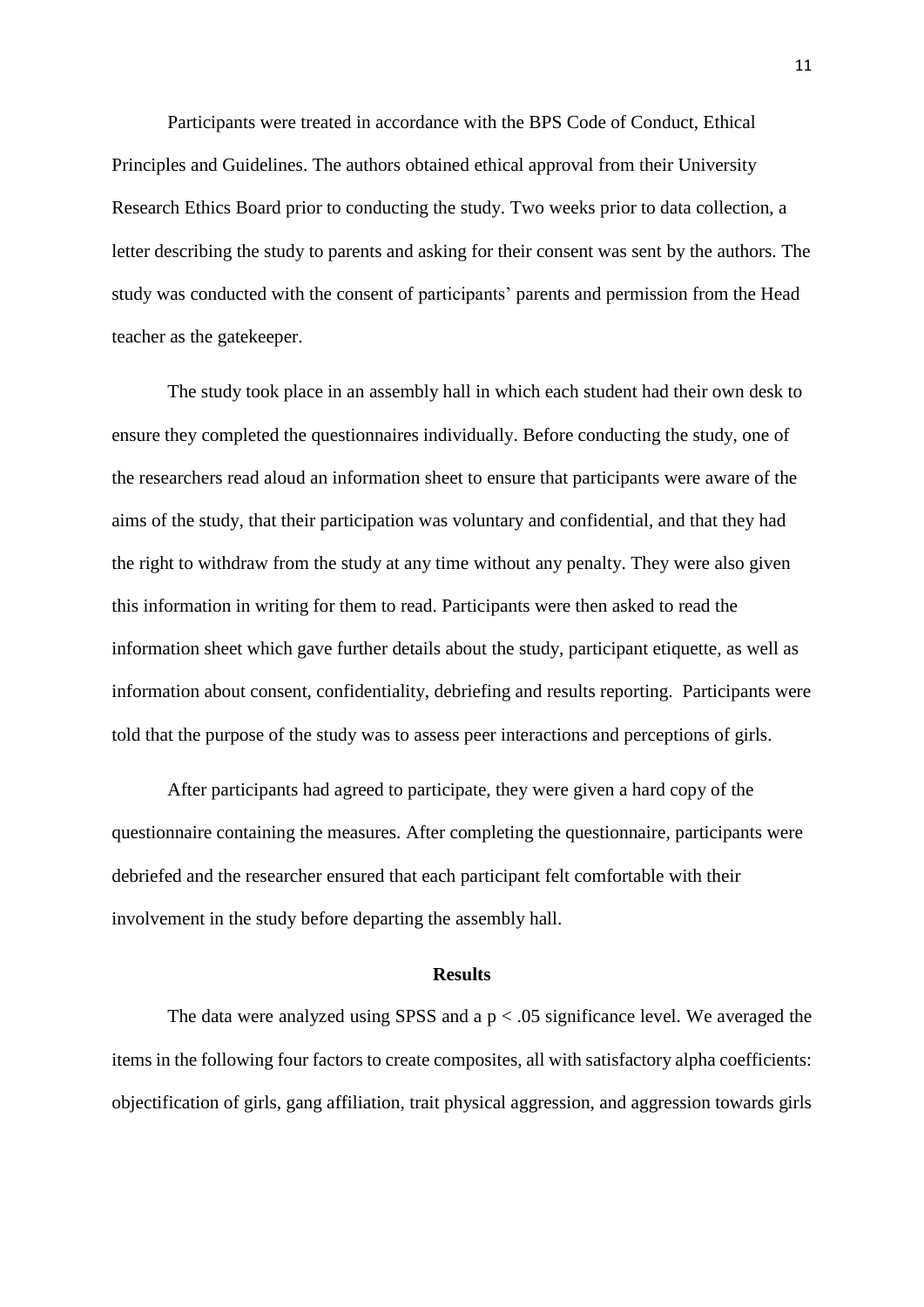(respectively). Alpha coefficients, means, and standard deviations for these factors, as well as for age and gender (where applicable) are presented in Table 1.

 A correlation analysis was conducted to examine the relationship between aggression towards girls, objectification, trait physical aggression, gang affiliation, watching television, playing violent video games, age, and gender (see Table 1). As predicted, aggression towards girls was positively correlated with objectification ( $r = .274$ ,  $p < .001$ ) and with gang affiliation  $(r = .207, p = .001)$ . It was also positively related to trait aggression  $(r = .228, p < .001)$ , watching television ( $r = .145$ ,  $p = .016$ ), and playing violent video games ( $r = .157$ ,  $p = .010$ ). Aggression was not correlated with gender ( $r = .052$ ,  $p = .390$ ).

As predicted, objectification of girls was positively correlated with gang affiliation ( $r =$ .142, p = .019). It was also positively correlated with trait aggression ( $r = .192$ , p = .001), age  $(r = .165, p = .007)$ , watching television  $(r = .158, p = .009)$ , and playing violent video games  $(r = .301, p < .001)$ . Further, it was negatively correlated with gender  $(r = -.163, p = .007)$ , meaning that males were more likely to objectify girls.

#### **Insert Table 1 about here**

We conducted a hierarchical regression analysis to test for a gang affiliation x objectification x gender interaction. For the analyses, we standardised the continuous predictor variables in order to center them. The main effects were entered in step 1 of the analysis, the two-way and three way interaction terms were entered in the second and third steps, respectively. Because we found no significant main effect of or interaction with gender (all p's > .10), we decided to collapse our data across gender and test for the predicted gang affiliation x objectification interaction (separate analyses for males and females revealed very similar patterns for both genders, which were also very similar to the pattern reported below). The analysis revealed a main effect of gang affiliation,  $(b = .185)$ ,  $t(272) = 3.156$ ,  $p = .002, 95\%$ CI (.06, .30) and a main effect of objectification, (b = .299), t(272) = 5.022, p < .001, 95% CI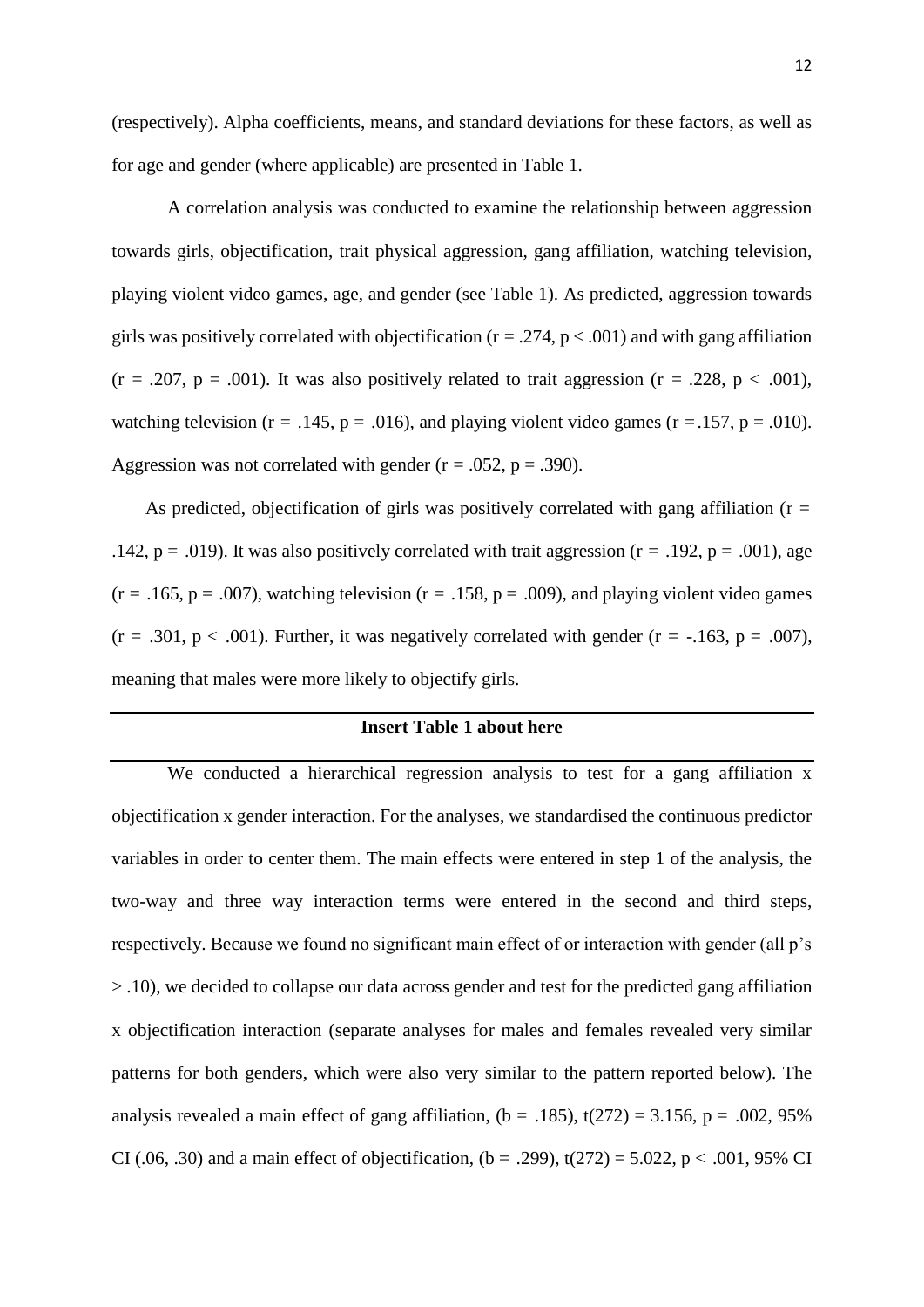(.13, .38) on aggression towards girls. These were qualified by a significant two-way interaction between these factors,  $(b = -.211)$ ,  $t(272) = -3.762$ ,  $p < .001$ , 95% CI (-.30, -.10). The interaction is graphed on Figure 1. Note, however, that the pattern of the interaction was different from what we predicted. Our hypothesis was that higher levels of objectification would be associated with more aggression in both gang-affiliated and non-affiliated youth, but this relationship would be even stronger among the former. The observed interaction, however, confirmed only part of our hypothesis. The interaction pattern shows that the levels objectification were indeed associated with more aggression among non-affiliated participants; those who objectified girls more reported being more aggressive towards them. However, levels of objectification made no difference in aggression among gang-affiliated participants. These participants tended to be more aggressive towards girls, but aggression did not differ across levels of objectification. We decomposed the interaction and assessed the significance of the slopes using PROCESS Model 1. The results revealed that under low gang affiliation, objectifying girls was associated with significantly more aggression towards them,  $b = .46$ , SE  $= .08$ ,  $p < .001$ , 95% CI (.30, .61). Under high gang affiliation, however, there were no significant differences in aggression across levels of objectification,  $b = .08$ ,  $SE = .07$ ,  $p = .24$ , 95% CI (-.05, .21). Stated differently, compared to gang-affiliated youth, those low in gang affiliation were significantly less aggressive towards girls when they did not objectify them. When non-gang-affiliated youth did objectify girls, however, they acted just as aggressively toward them as those affiliated with gangs (see Figure 1). This suggests that sexual objectification is a detrimental factor for the treatment of adolescent females in terms of nonsexual violence and aggression.

**Insert Figure 1 about here**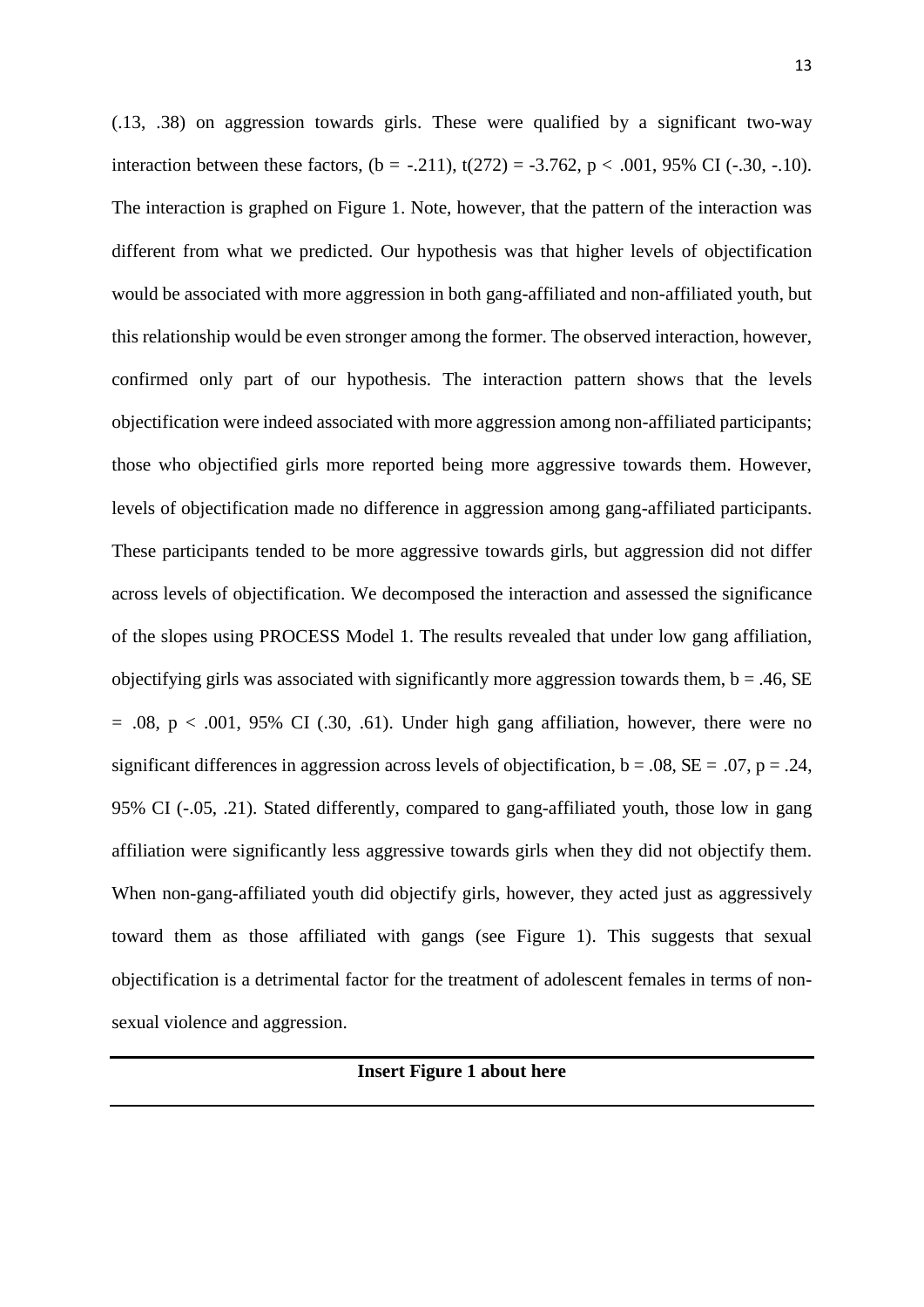We conducted a hierarchical regression analysis to test whether objectification of girls is a significant predictor of aggression towards them, after controlling for gender, gang affiliation, trait physical aggression, watching television, and playing violent video games. In the first step, we entered the control variables (e.g., gender, gang affiliation). These factors accounted for approximately 8% of the variance in group-based aggression,  $R^2$  = .082, F(5,  $267$ ) = 4.784, p < .001. Trait physical aggression and gang affiliation were significant predictors of aggression,  $(b = .149)$ ,  $t(272) = 2.133$ ,  $p = .034$ , and  $(b = .226)$ ,  $t(272) = 3.593$ ,  $p < .001$ , respectively. In the second step, we entered objectification as an additional predictor of aggression towards girls, controlling for the previous factors. Objectification accounted for a significant additional 4% of the variance over and above the first group of factors,  $\Delta R^2$  = .042, F(1, 266) = 12.909, p < .001. Trait physical aggression and gang affiliation became marginal predictors of aggression towards girls ( $p = .056$  and  $p = .074$ , respectively). Thus, objectification of girls was a significant predictor of aggression aimed at them after controlling for other factors.

#### **Discussion**

 In general, our findings are consistent with the proposal that sexual objectification is linked to aggression targeted at the objectified. As expected, the sexual objectification of girls was positively correlated with participants reporting being more aggressive towards them. Also as expected, gang affiliation was positively correlated with objectification, as well as aggression. Importantly, objectification was a significant predictor of aggression towards girls over and above, trait aggression, gender, gang affiliation, and age. With regards to the predicted objectification x gang affiliation interaction, however, our findings are mixed. Our original hypothesis was that objectification would be predictive of aggression in the sample, but this effect would be stronger for participants who were strongly affiliated with gangs. Surprisingly, our results showed that differences in levels of objectification were unrelated to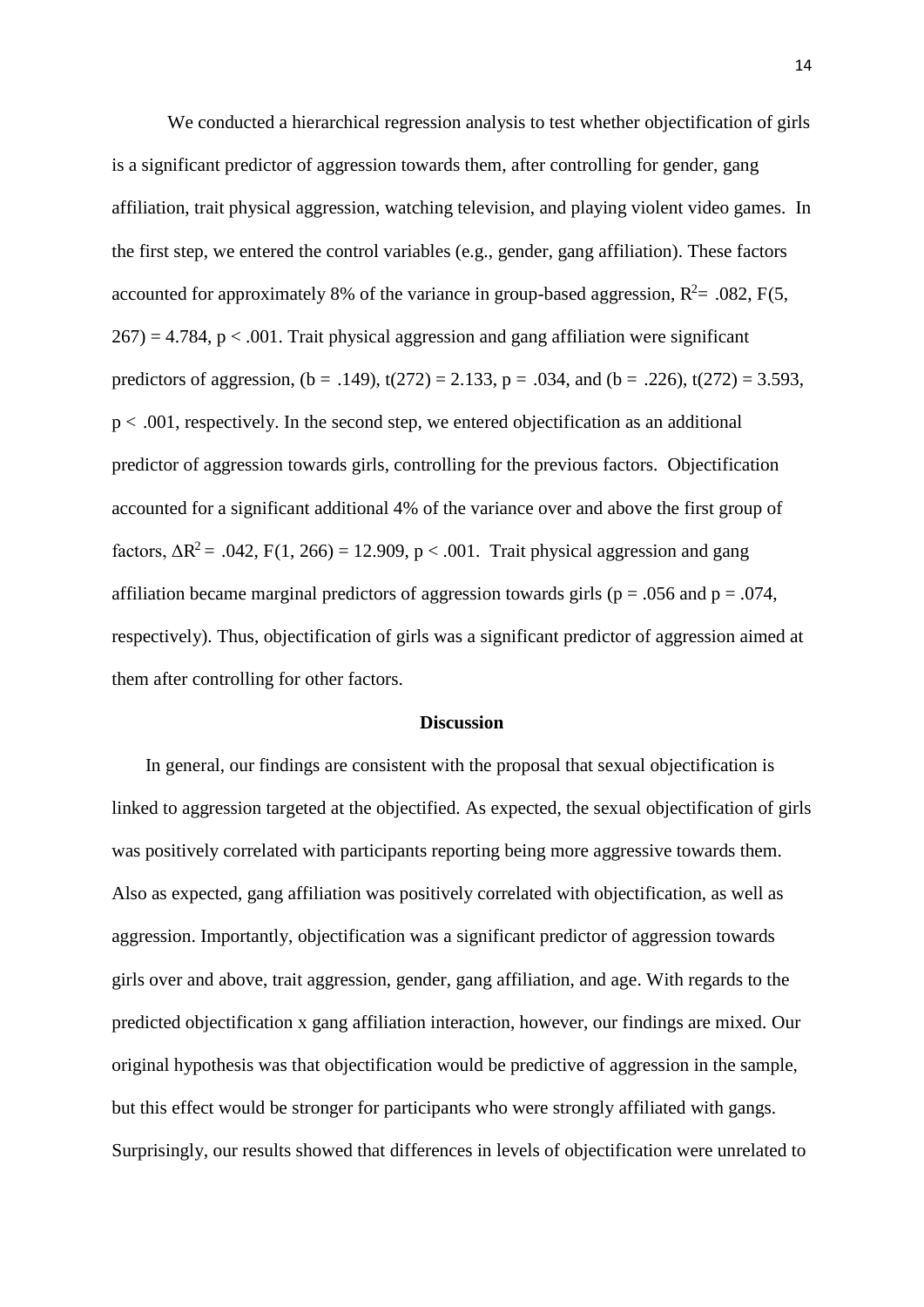aggression in participants who were strongly affiliated with gangs (see Figure 1). Among participants low in gang affiliation, however, higher levels of sexual objectification were indeed associated with higher levels of aggression. Interestingly, we found no difference between males and females in the pattern of the interaction between gang affiliation and objectification. Furthermore, we found that watching television and playing violent video games were positively correlated with both sexual objectification and aggression towards girls.

 In terms of the general sample (i.e., non-gang affiliated participants), our results contribute further understanding of the role that objectification plays in the expression of anti-social and violent behaviour by showing that sexual objectification is related to more general (non-sexual) types of aggression, explaining unique amounts of the variance in aggression above and beyond other relevant factors, such as trait aggression. Although previous research has shown that sexual objectification increases the risk of engaging in sexual aggression, as well as the acceptance of violence, ours is the first study to show a direct relation to general aggression. Higher levels of objectification were significant predictors of aggression towards girls. Our findings are consistent with the claim that among other negative outcomes, the perception of women as nothing but sexual objects also evokes aggression against them. As discussed in the introduction, this may be due to dehumanizing effects of objectification. Girls who are objectified may be perceived as deserving less moral concern. As a result, individuals who objectify girls may be more likely to experience less inhibition towards aggressing against them. It is also possible that objectifying girls stigmatizes them, which is then perceived as a negative attribute or characteristic of those individuals. This process has important implications for the facilitation of aggression because it has been shown that provoked individuals are more aggressive towards their target when the latter possess negative characteristics, such as out-group membership (Pedersen,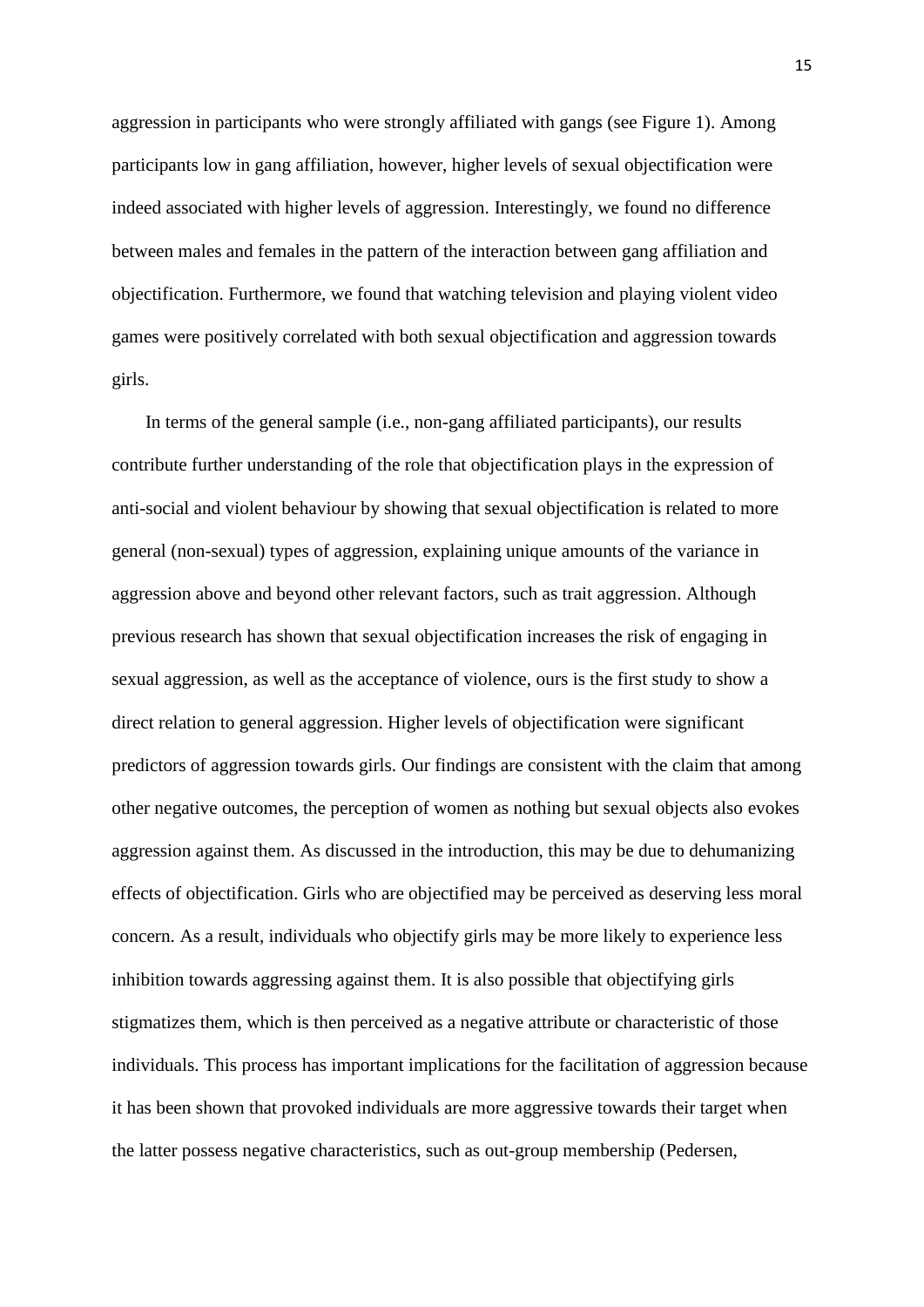Bushman, Vasquez, & Miller, 2008). Thus, the stigma induced by objectification may be perceived as a negative characteristic of the objectified, which subsequently primes objectifying individuals for more intense aggressive response. It is important to note that the link between objectification and aggression may be particularly problematic in contexts that both encourage the sexual objectification of women and further facilitate the disinhibition of aggressive behaviour. For example, bars, nightclubs, and even house parties are social drinking contexts that often induce the expectation of sexual encounters. Such an expectation may lead to objectifying women and girls, which, when combined with the disinhibiting effects of alcohol (see Easdon & Vogel-Sprott, 2000; Fillmore & Vogel-Sprott, 1999), is likely to further increase the chances of engaging in aggression and violence towards them.

 Our study has also shown that the objectification-aggression link manifests itself at least as early as the teenage years. This is important in part because it suggests that the detrimental effects of perceiving females as objects begin at an early stage of development and have the potential to be further reinforced and strengthened over a number of years, thereby becoming more robust and difficult change. The study also suggests that allowing the factors that might produce objectification to influence children poses a potentially serious risk of increasing anti-social acts towards girls.

 With regards to the correlation between watching television and objectification, as well as the stronger correlation between playing violent video games and objectification, these findings are consistent with previous research (e.g., Sommers-Flanagan, Sommers-Flanagan , & Davis, 1993; Calogero et al., 2011) showing that television and media in general present significant amount of objectifying images of women. In addition, both types of media were positively correlated with aggression towards girls. It is possible that media is involved not only in momentary or long-term sexual objectification of women, but also in developing an association between objectification and aggression. In particular, violent media that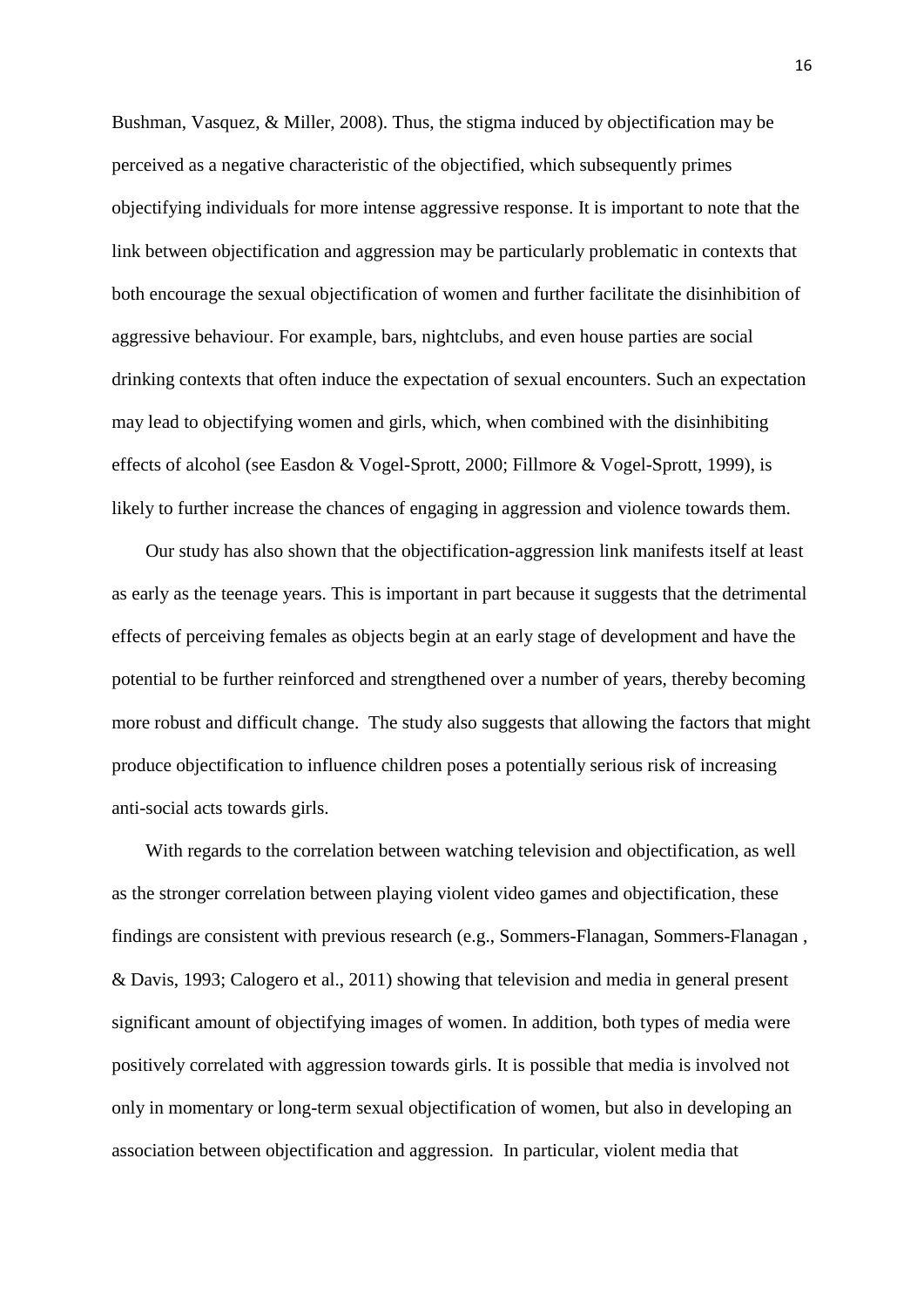combines objectification of females with violence (e.g., video games such as Grand Theft Auto) may contribute to the objectification-aggression link. Individuals who are repeatedly exposed to such media can learn to objectify and aggress against females, both explicitly and implicitly. As previously indicated, however, our study is correlational and cannot establish causal relationships between variables. It is possible that participants who tend to sexually objectify girls are more attracted to violent video games. It is also possible that individuals who tend to aggress against girls find violent video games more entertaining, and thus, play them more often. Clearly, more research is needed to examine the role of media in the development of objectification of females and the development of the objectificationaggression link.

 Contrary to expectations, sexual objectification was not predictive of aggression towards girls among gang-affiliated youth. Although, as hypothesized, gang-affiliated teenagers were more likely than those low in affiliation to objectify girls and aggress against them, aggression did not differ across levels of objectification. One reason for this finding may be that despite being more likely to objectify girls, gang-affiliated individuals in this sample adhere to norms that regulate aggression towards girls and allow it only when a justification is perceived. For instance, there may be strong norms allowing aggression towards girls (besides sexual types of aggression) for disrespecting or betraying their romantic partner. Such norms may allow other factors, such as honour codes, to take precedence over objectification in motivating aggression among gang-affiliated adolescents.

 Another possibility may be that for this particular population, engaging in higher levels or rates of aggression would attract too many negative consequences or punishment from peers or authorities. As a result, the aggression levels they report may be within the range they can typically engage in without severe outcomes. Those who are affiliated with gangs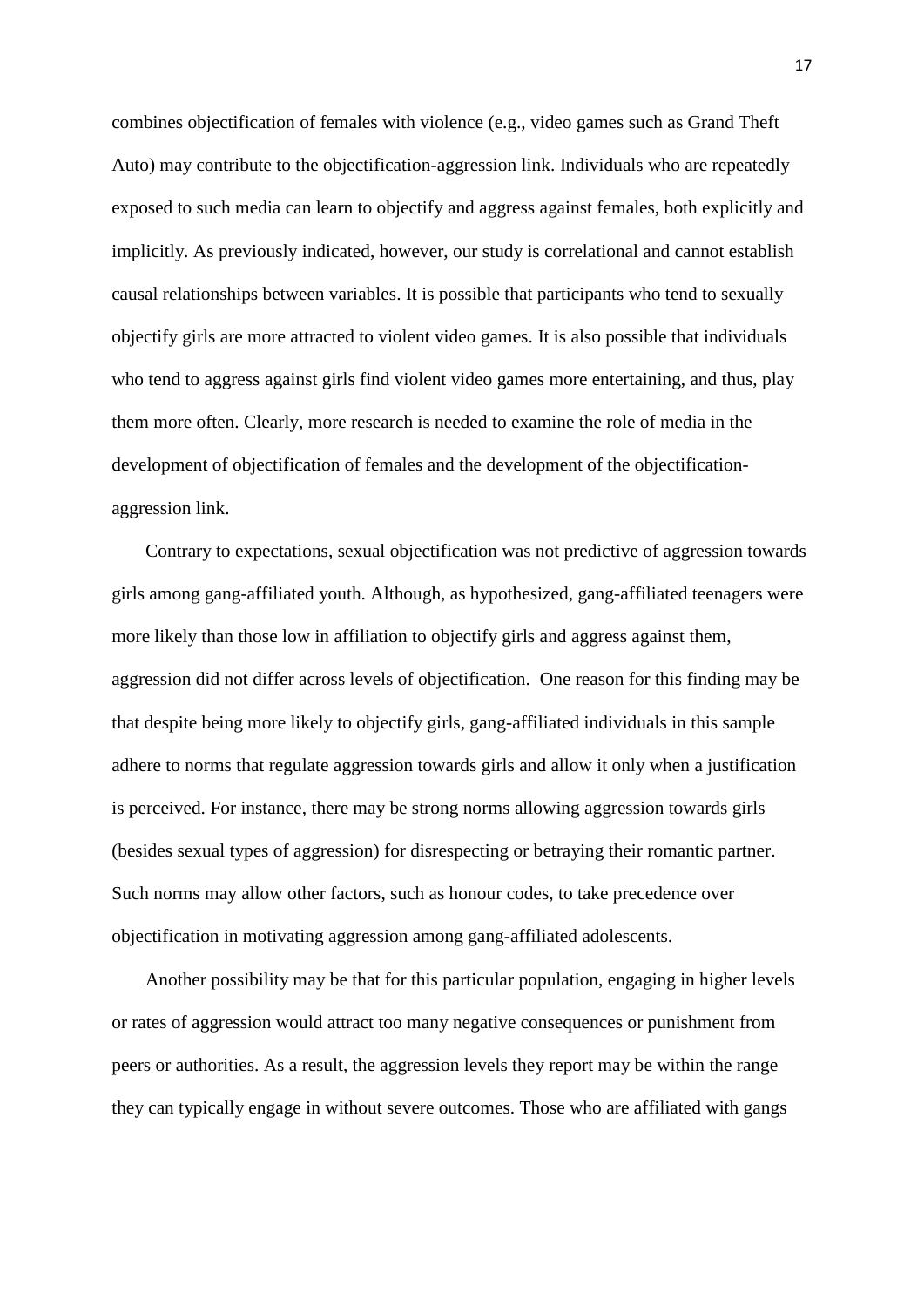and do engage in more extreme levels of aggression might not be engaged with schools (and thus, were unlikely to participate) or might not be willing to admit to their behaviour.

#### **Limitations**

 As previously stated one limitation of our study is that it is correlational. As a result, despite previous research showing that objectification produces a variety of negative outcomes, we cannot make causal attributions about the relationship between objectification and aggression. Another limitation is that our study did not examine psychological processes that might explain the link between objectification and aggressive behaviour. For instance, objectifying individuals dehumanizes them (Heflick & Goldenberg 2009; Helfick, Goldenberg, Cooper & Puvia, 2011), yet our study did not assess the degree to which objectification was related to dehumanization or how the latter might relate to aggression in our sample. Future research needs to examine the role that dehumanization might play in aggressing against objectified girls.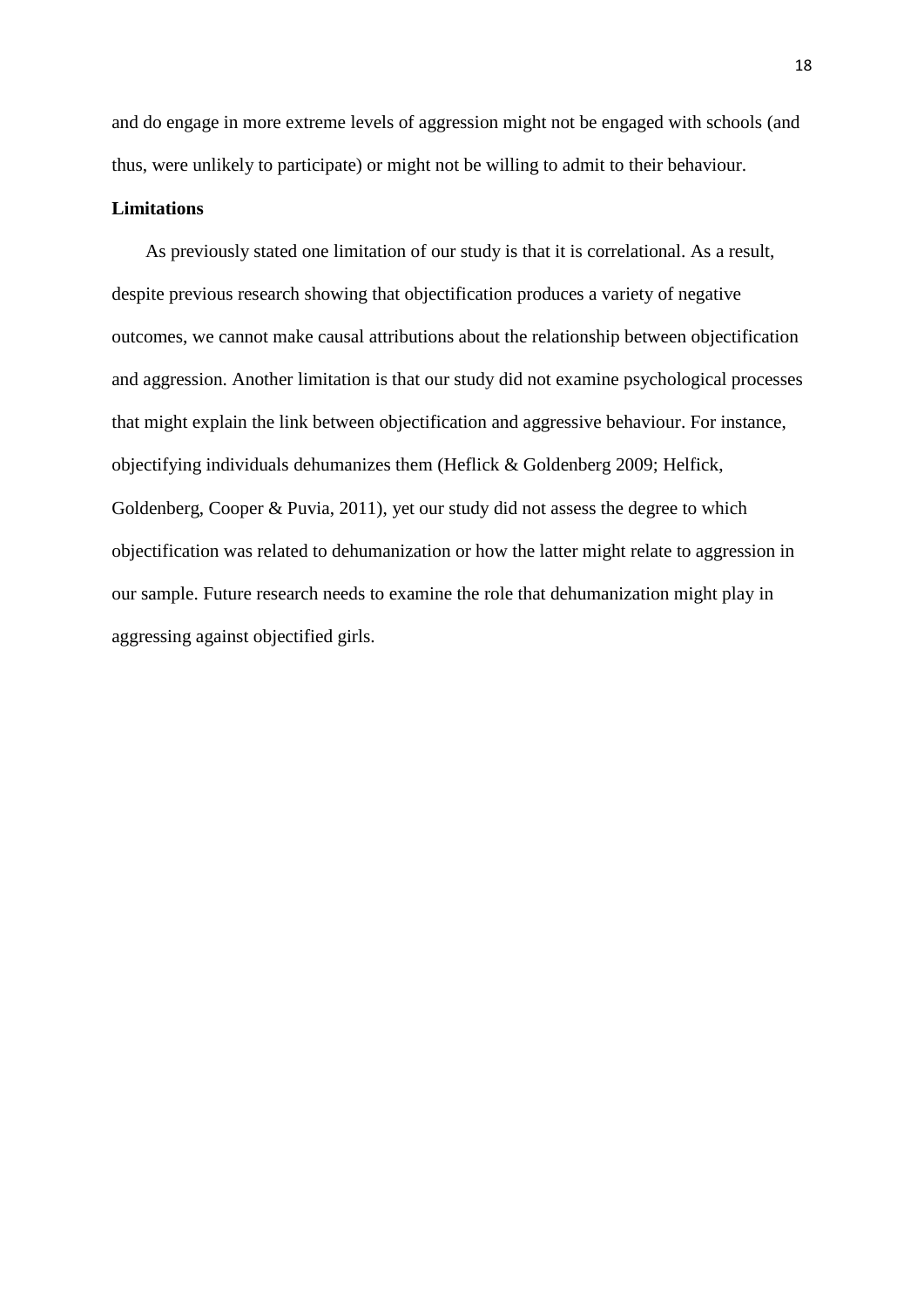#### References

- Anderson, C. A., & Bushman, B. J. (2002). Human aggression. Annual Review of Psychology, 53, 27–51. doi: 10.1146/annurev.psych.53.100901.135231
- Arnett, J. J. (2002). The sounds of sex: Sex in teens' music and music videos. In J. Brown, K. Walsh-Childers, & J. Steele (Eds.), Sexual teens, sexual media (pp. 253-264). Hillsdale, NJ: Lawrence Erlbaum.
- Aubrey, J. S., & Frisby, C. M. (2011). Sexual objectification in music videos: A content analysis comparing gender and genre. Mass Communication and Society, 14, 475-501. doi: 10.1080/15205436.2010.513468
- Bernard, P., Gervais, S. J., Allen, J., Campomizzi, S., & Klein, O. (2012). Integrating sexual objectification with object versus person recognition: The sexualized body-inversion hypothesis. Psychological Science, 23, 469-471. doi:10.1177/0956797611434748
- Beckett, H., Brodie, I., Factor, F., Melrose, M., Pearce, J. J., Pitts, J., & Warrington, C. (2013). " It's wrong-but you get used to it": a qualitative study of gang-associated sexual violence towards, and exploitation of, young people in England. University of Bedfordshire.
- Brown, L. M., & Gilligan, C. (1992). Meeting at the crossroads: *Women's Psychology and girls' development*. New York: Ballantine.
- Buss, A. H., & Perry, M. (1992). The aggression questionnaire. Journal of personality and social psychology, 63(3), 452. http://dx.doi.org/10.1037/0022-3514.63.3.452
- Cikara, M., Eberhardt, J. L., & Fiske, S. T. (2011). From agents to objects: Sexist attitudes and neural responses to sexualized targets. Journal of Cognitive Neuroscience, 23, 540-551. doi:10.1162/jocn.2010.21497

Calogero, R. M., Tantleff-Dunn, S. E., & Thompson, J. (2011). Self-objectification in women: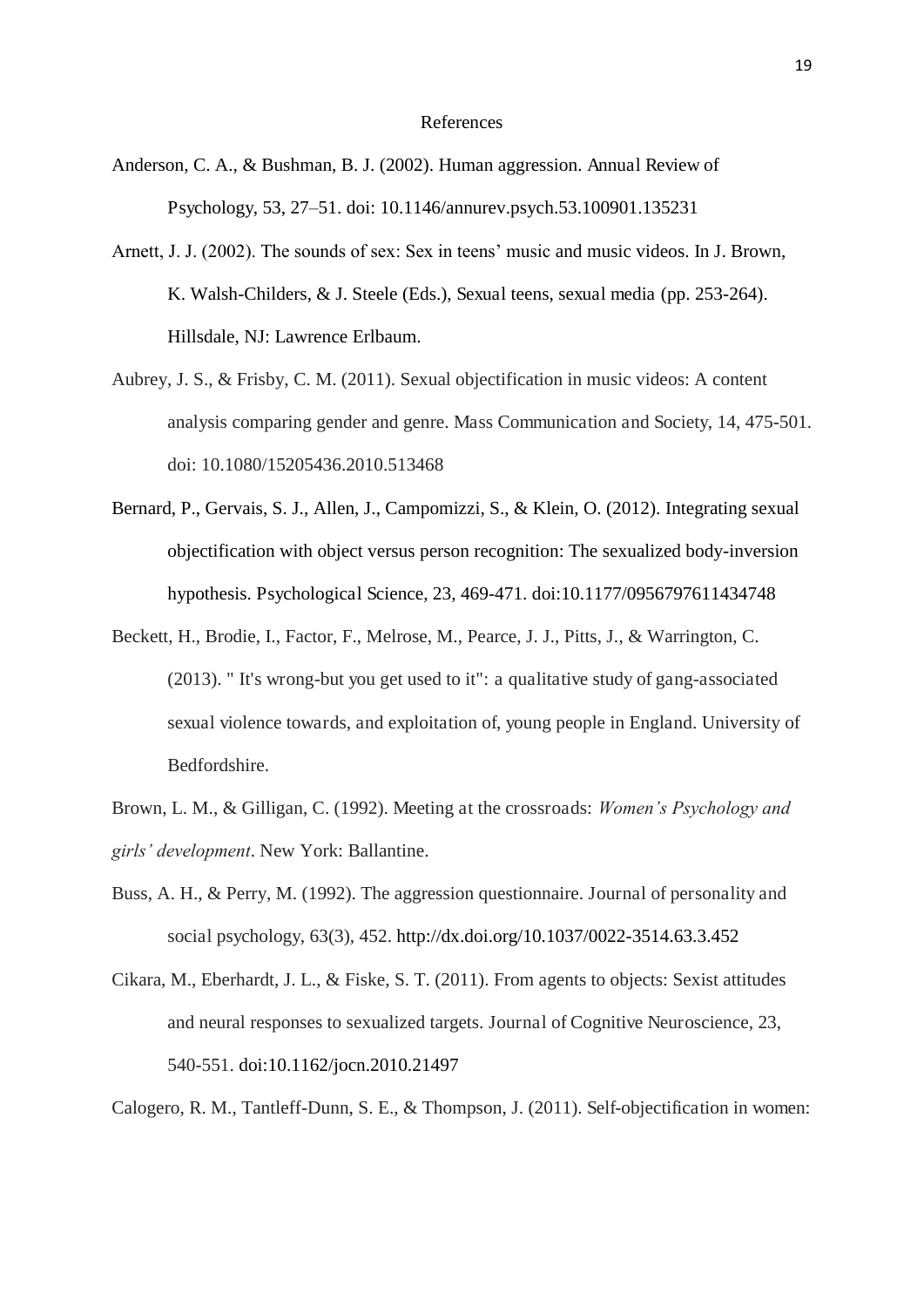Causes, consequences, and counteractions. Washington, DC: American Psychological Association. doi: 10.1037/12304-000

- Collins, W. A., & Sroufe L. A. (1999). Capacity for intimate relationships: A developmental construction. In: W. Furman, B. B. Brown, & C. Feiring (Eds.), Contemporary perspectives on adolescent romantic relationships (pp 125-147). Cambridge, UK: Cambridge University Press.
- Easdon, C. M., & Vogel-Sprott, M. (2000). Alcohol and behavioral control: Impaired response inhibition and flexibility in social drinkers. Experimental and Clinical Psychopharmacology, 8, 387–394. doi: 10.1037/1064-1297.8.3.387
- Estes, R. J., & Weiner, N. A. (2001). The commercial sexual exploitation of children in the U.S., Canada and Mexico. Philadelphia, PA: University of Pennsylvania School of Social Work.
- Fleisher, M. S., & Krienert, J. L. (2004). Life-course events, social networks, and the emergence of violence among female gang members. Journal of community psychology, 32, 607-622. doi: 10.1002/jcop.20022
- Fillmore, M. T., & Vogel-Sprott, M. (1999). An alcohol model of impaired inhibitory control and its treatment in humans. Experimental and clinical psychopharmacology, 7, 49- 55. http://dx.doi.org/10.1037/1064-1297.7.1.49
- Fredrickson, B. L., & Roberts, T. A. (1997). Objectification theory. Psychology of women quarterly, 21, 173-206. doi: 10.1111/j.1471-6402.1997.tb00108.x
- Gervais, S. J., DiLillo, D., & McChargue, D. (2014). Understanding the link between men's alcohol use and sexual violence perpetration: The mediating role of sexual objectification. Psychology of violence, 4, 156-169. doi: 10.1037/a0033840
- Grauerholz, E., & King, A. (1997). Prime time sexual harassment. Violence Against Women, 3, 129-148. doi: 10.1177/1077801297003002003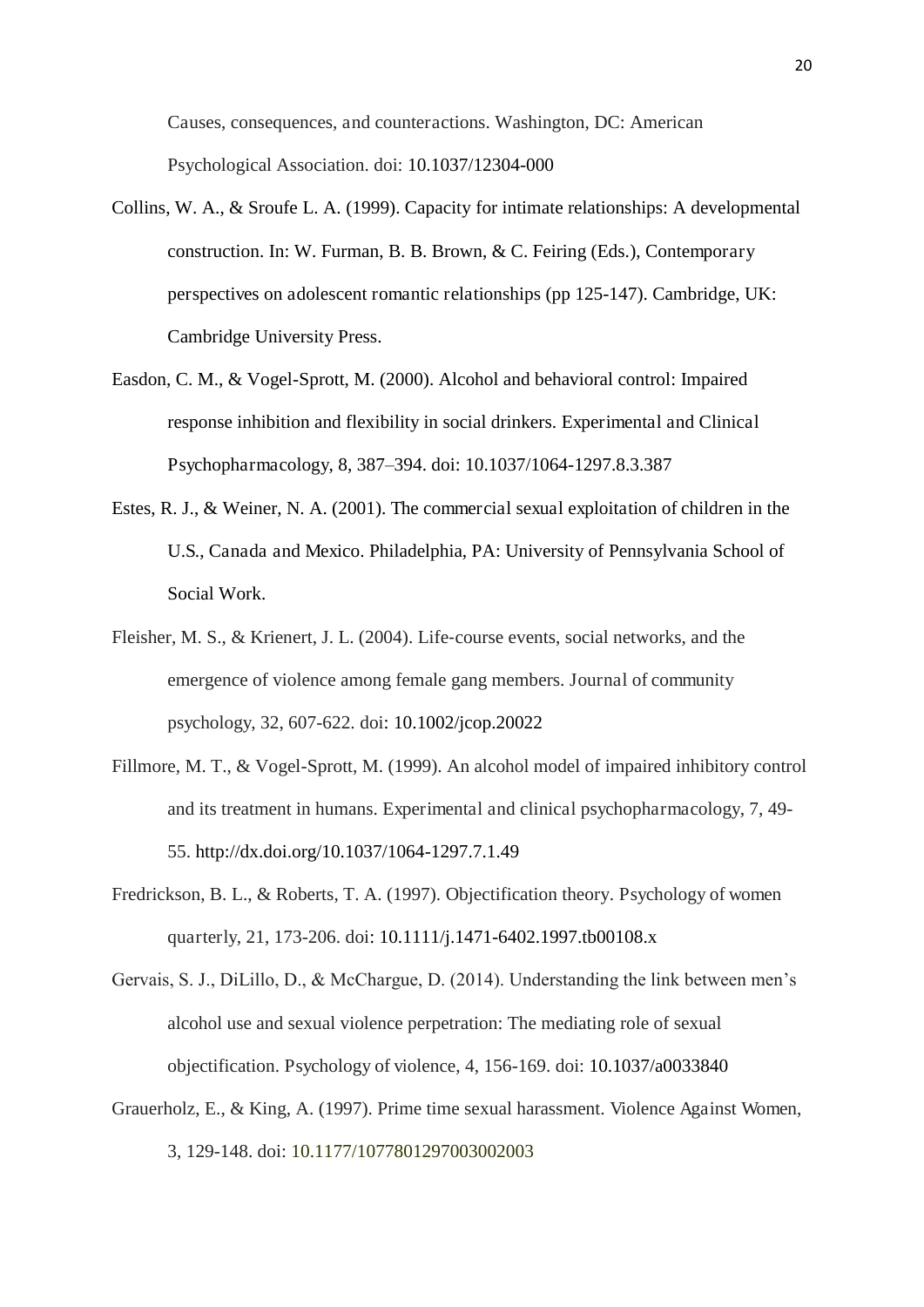- Gray, K., Knobe, J., Sheskin, M., Bloom, P., & Barrett, L. F. (2011). More than a body: mind perception and the nature of objectification. Journal of personality and social psychology, 101, 1207. doi: 10.1037/a0025883
- Haslam, N. (2006). Dehumanization: An integrative review. Personality and Social Psychology Review, 10, 252–264.
- Heflick, N. A., & Goldenberg, J. L. (2009). Objectifying Sarah Palin: Evidence that objectification causes women to be perceived as less competent and less fully human. Journal of Experimental Social Psychology, 45, 598-601. doi:10.1016/j.jesp.2009.02.008
- Heflick, N. A., Goldenberg, J. L., Cooper, D. P., & Puvia, E. (2011). From women to objects: Appearance focus, target gender, and perceptions of warmth, morality and competence. Journal of Experimental Social Psychology, 47, 572–581. doi: 10.1016/j.jesp.2010.12.020
- Lindberg, S. M., Grabe, S., & Hyde, J. S. (2007). Gender, pubertal development, and peer sexual harassment predict objectified body consciousness in early adolescence. Journal of Research on Adolescence, 17, 723-742. doi: 10.1111/j.1532- 7795.2007.00544.x
- Loughnan, S., Haslam, N., Murnane, T., Vaes, J., Reynolds, C., & Suitner, C. (2010). Objectification leads to depersonalization: The denial of mind and moral concern to objectified others. European Journal of Social Psychology, 40, 709–717. doi:10.1002/ejsp.75510.1002/ejsp.755
- Loughnan, S., Pina, A., Vasquez, E. A., & Puvia, E. (2013). Sexual objectification increases rape victim blame and decreases perceived suffering. Psychology of Women Quarterly, 37, 455-461. doi: 10.1177/0361684313485718
- Miller, J., & Decker, S. H. (2001). Young women and gang violence: Gender, street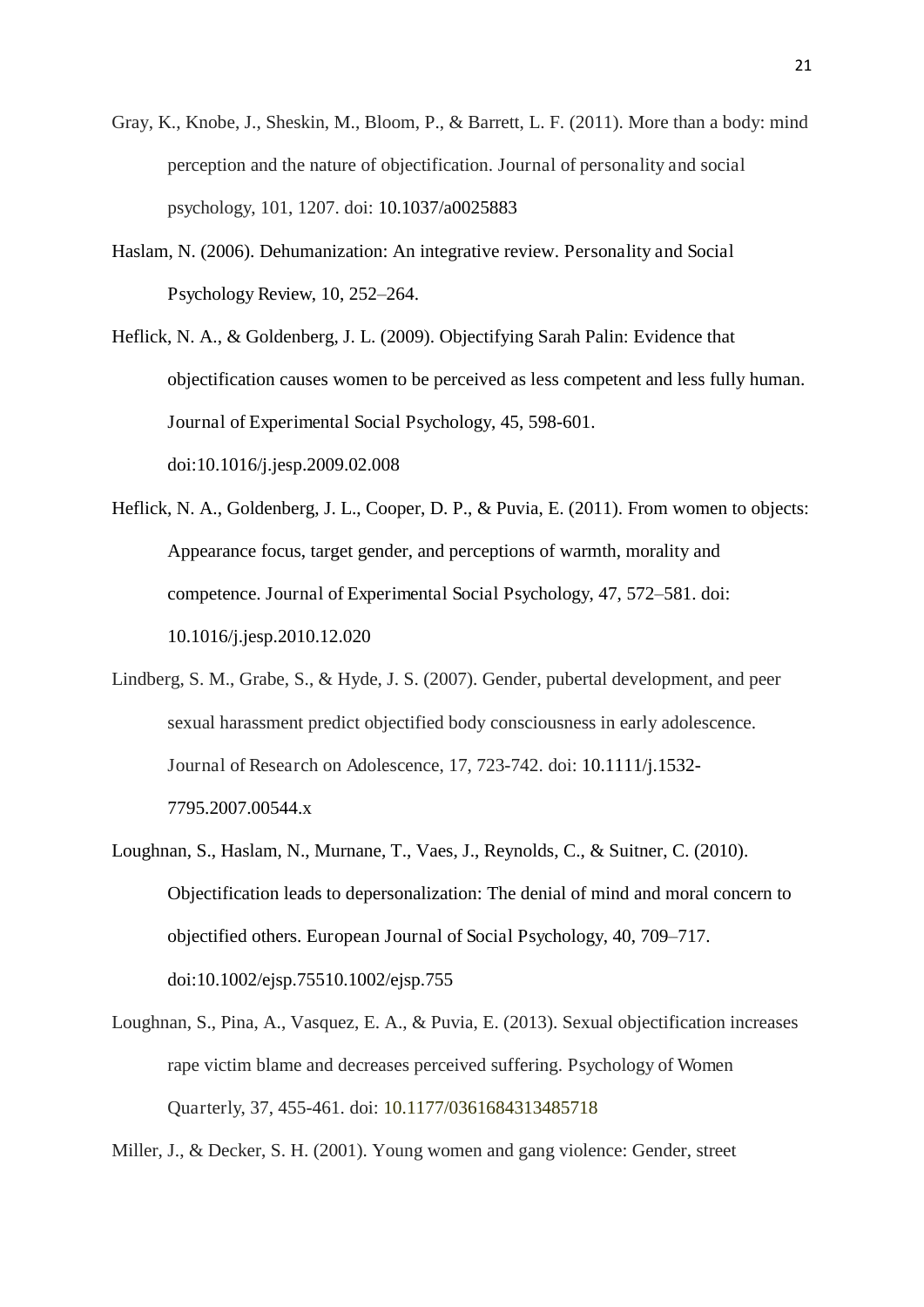offending, and violent victimization in gangs. Justice Quarterly, 18, 115-140.

Nussbaum, M. (1995). Objectification. Philosophy and Public Affairs, 24, 249–291. doi: 10.1111/j.1088-4963.1995.tb00032.x

Nussbaum, M. C. (1999). Sex and social justice. New York, NY: Oxford Press.

- Palmer, C. T., & Tilley, C. F. (1995). Sexual access to females as a motivation for joining gangs: An evolutionary approach. Journal of Sex Research, 32(3), 213-217. doi**:** 10.1080/00224499509551792
- Pedersen, W. C., Bushman, B. J., Vasquez, E. A., & Miller, N. (2008). Kicking the (barking) dog effect: The moderating role of target attributes on triggered displaced aggression. Personality and Social Psychology Bulletin, 34, 1382-1395. doi:

10.1177/0146167208321268

- Schultz, J. (2005). Reading the Catsuit: Serena Williams and the production of blackness at the 2002 US Open. Journal of Sport & Social Issues, 29, 338-357. doi: 10.1177/0193723505276230
- Sommers-Flanagan, R., Sommers-Flanagan, J., & Davis, B. (1993). What's happening on music television? A gender role content analysis. Sex roles, 28, 745-753. doi:10.1007/BF00289991
- Rudman, L. A., & Mescher, K. (2012). Of Animals and Objects Men's Implicit Dehumanization of Women and Likelihood of Sexual Aggression. Personality and Social Psychology Bulletin, 38(6), 734-746. doi: 10.1177/0146167212436401
- Totten, M. (2003). Girlfriend abuse as a form of masculinity construction among violent, marginal male youth. Men and Masculinities, 6, 70-92. doi: 10.1177/1097184X03253138

Vasquez, E. A., Osman, S., & Wood, J. L. (2012). Rumination and the Displacement of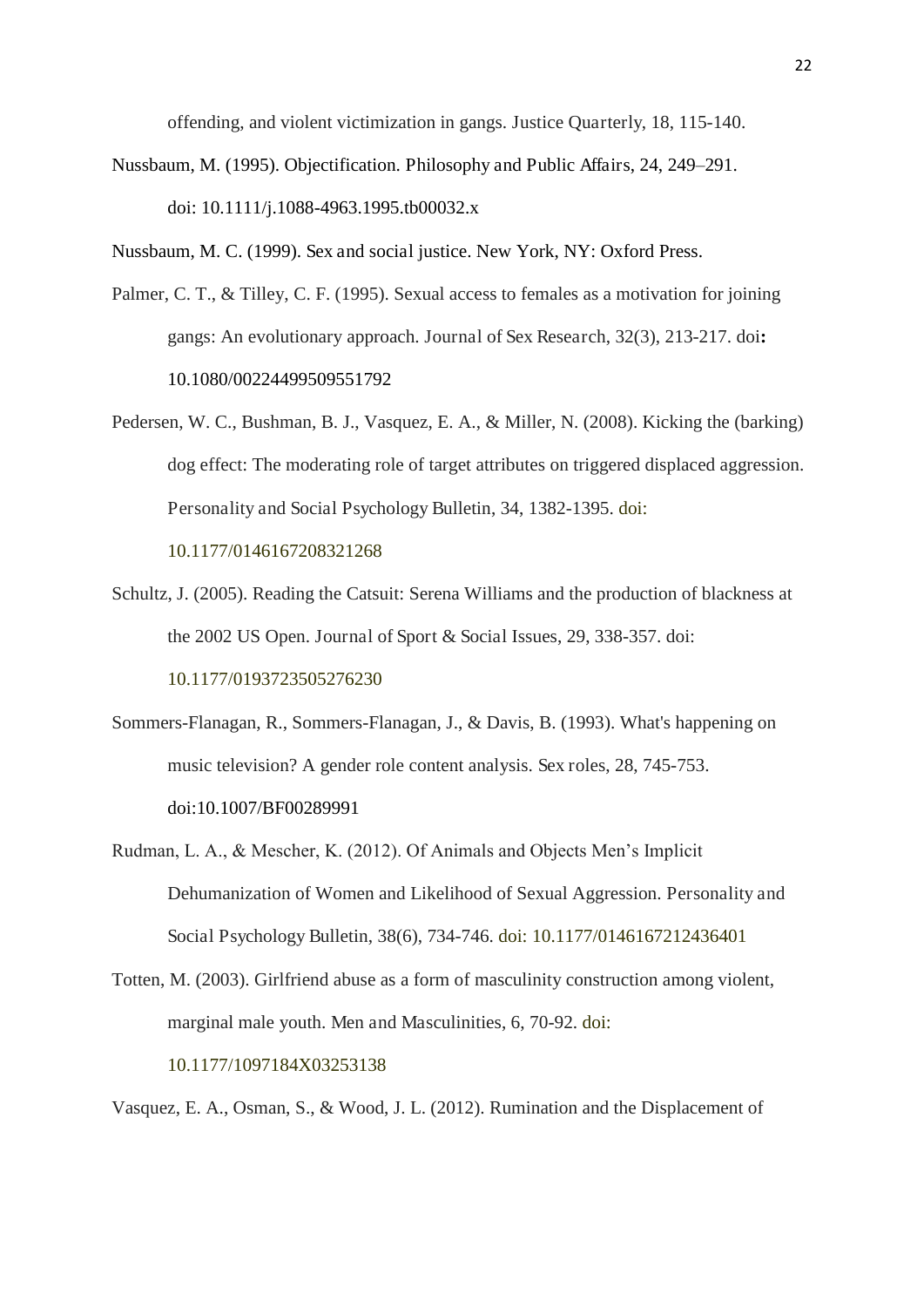Aggression in United Kingdom Gang-Affiliated Youth. Aggressive behavior, 38, 89-97. doi: 10.1002/ab.20419

- Ward, L. M. (1995). Talking about sex: Common themes about sexuality in the prime-time television programs children and adolescents view most. Journal of youth and adolescence, 24, 595-615. doi: 10.1007/BF01537058
- Ward, L. M., & Rivadenyra, R. (2002). Dancing, strutting, and bouncing in cars: The women of BET music videos. In annual meeting of the American Psychological Association, Chicago.
- Waytz, A., Gray, K., Epley, N., & Wegner, D. M. (2010). Causes and consequences of mind perception. Trends in Cognitive Sciences, 14, 383–388. doi:10.1016/j.tics.2010.05.006
- Zurbriggen, E. L., Collins, R. L., Lamb, S., Roberts, T. A., Tolman, D. L., Ward, L. M., & Blake, J. (2007). Report of the APA Task Force on the Sexualization of Girls. American Psychological Association: Washington, DC.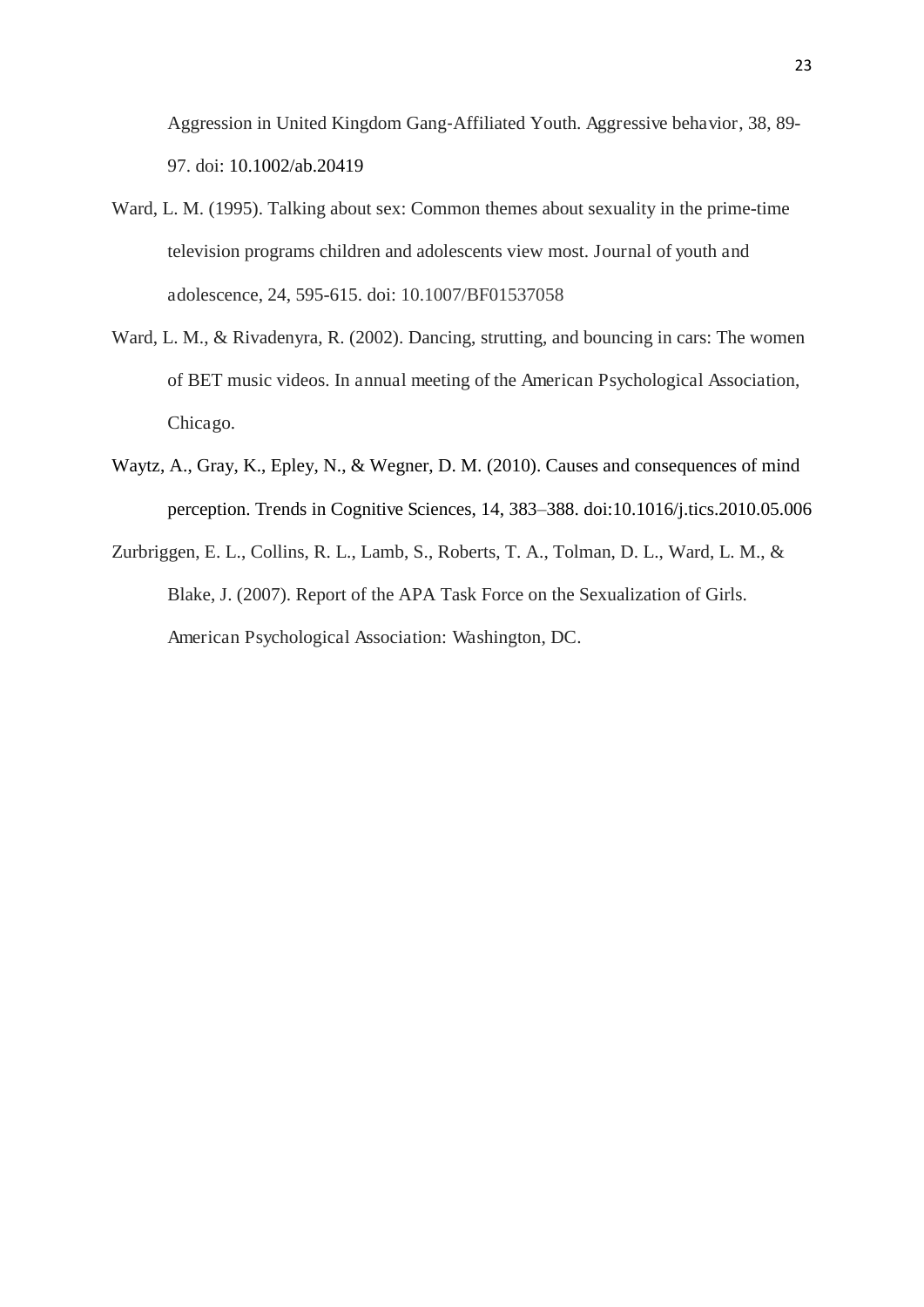**Table 1.** Cronbach's Alphas, Means, Standard Deviations and Correlations Among Aggression Towards Girls, Gang Affiliation, Age, gender, Objectification, Watching TV, and Playing Violent Video Games.

|                     |          | Correlations |      |                                   |               |     |                                  |        |        |   |   |  |
|---------------------|----------|--------------|------|-----------------------------------|---------------|-----|----------------------------------|--------|--------|---|---|--|
| Factor              | $\alpha$ | Mean         | SD   | $\overline{1}$                    | 2             | 3   | $\overline{4}$                   | 5      | 6      | 7 | 8 |  |
| 1) Aggression       | .74      | 2.04         | .97  |                                   |               |     |                                  |        |        |   |   |  |
| 2) Gang affiliation | .77      | 2.48 1.07    |      | $.21*$                            |               |     |                                  |        |        |   |   |  |
| $3)$ Age            |          | N/A 13.20    | 1.40 | .08                               | .05           |     |                                  |        |        |   |   |  |
| 4) Gender           | N/A      |              |      | $N/A$ $N/A$ $-.05$ $-.03$ $-.57*$ |               |     |                                  |        |        |   |   |  |
| 5) Objectification  | .79      |              |      | $2.02$ 1.11 $.27^*$ .14*          |               |     | $.17* - .16*$                    |        |        |   |   |  |
| 6) Trait Aggression | .72      | 3.40         | .98  |                                   | $.23*$ $.40*$ | .09 | $-16^*$ .19*                     |        |        |   |   |  |
| 7) Watching TV      |          |              |      |                                   | $.15*$ .16*   | .01 | .02                              | $.16*$ | $.15*$ |   |   |  |
| 8) Violent Games    |          |              |      |                                   | $.16*$ .12*   | .11 | $-.26^*$ $.30^*$ $.28^*$ $.35^*$ |        |        |   |   |  |

Note: numbers in parentheses next to factor name indicate number of items in composite measures.

\* Significant at p < .05